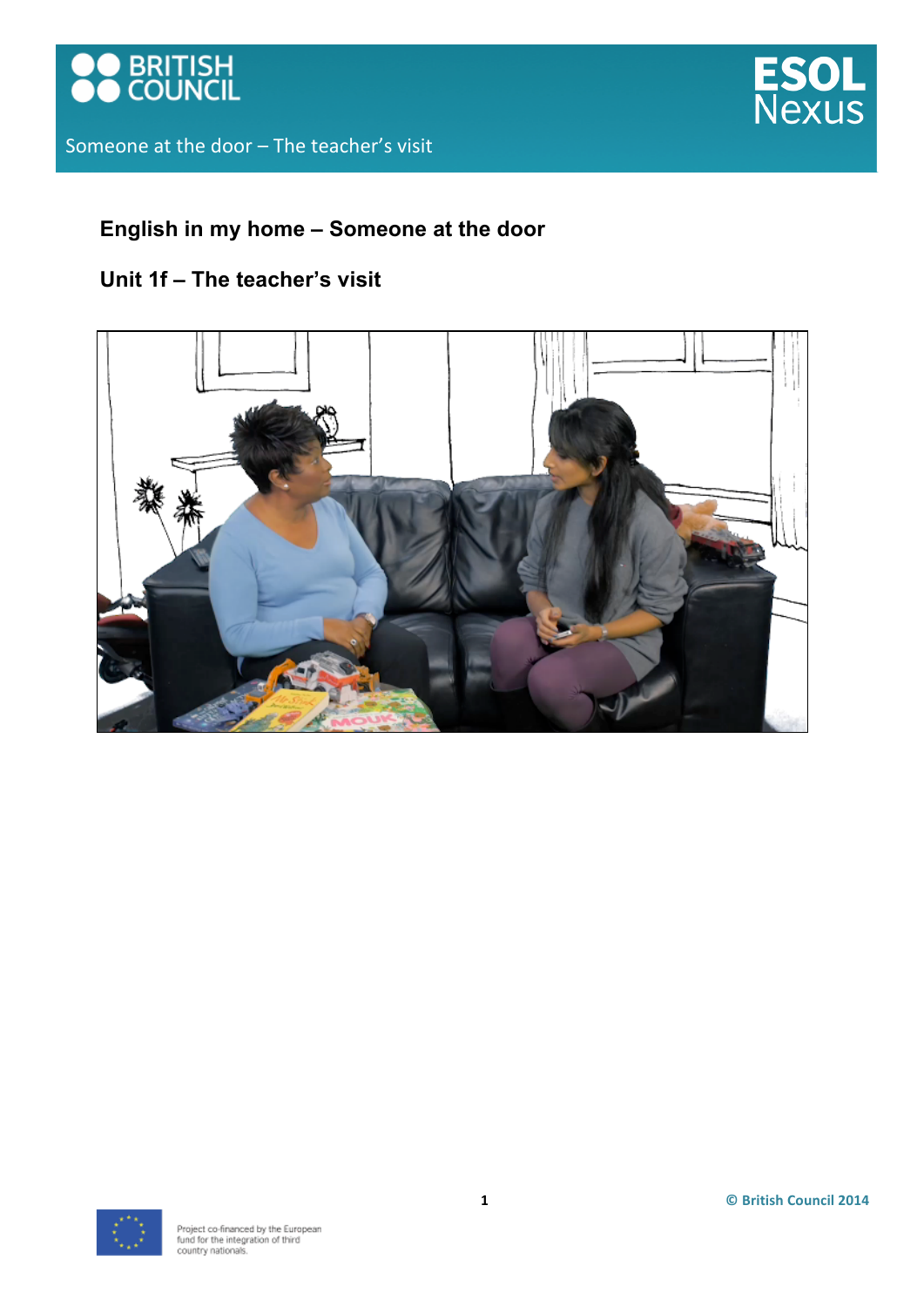



## **Contents**

**Unit 1f**

**The teacher's visit – teacher's notes**

**The teacher's visit – learner resources**

**The teacher's visit – video transcript**

**The teacher's visit – teacher resources**

**The teacher's visit – answers** 

**Video**

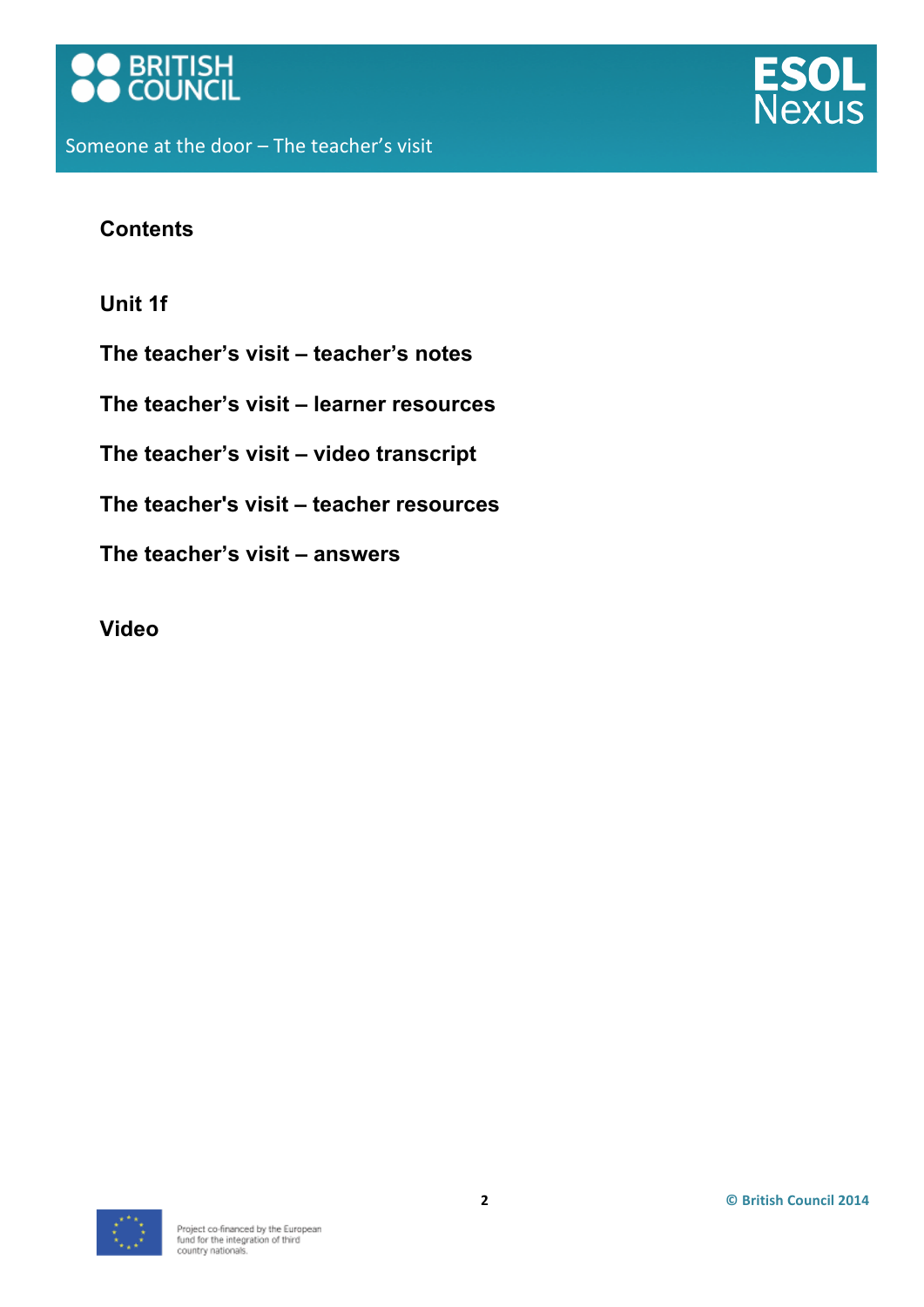# **BRITISH**<br>COUNCIL



## **Introduction**

This resource has been produced in two different formats:

- a self-access resource for learners with online activities
- this teacher's pack, including teacher's notes and worksheets to download

## **Overview**

This resource, *Someone at the door – The teacher's visit,* is part of Unit 1 of *English in my home,* which aims to give ESOL learners the confidence and the language to deal with situations they may encounter in their homes.

There are three units of *English in my home*:

**Unit 1 Someone at the door** aims to give learners confidence and equip them with the language necessary to deal with situations where unexpected callers (e.g. an electricity meter reader) arrive at the door.

**Unit 2 Someone on the phone** shows how to deal with incoming phone calls from a range of people. This includes unwanted calls (e.g. marketing cold calls).

**Unit 3 Something in the post** features some common types of mail that people receive (e.g. a utility bill), and enables learners to understand what the text means, and to know what to do in response.

Level: Entry 2 / Access 3 in Scotland / CEF A2. The materials are designed to be flexible in terms of differentiation, and are accessible to established E2 learners and at the same time relevant to E1, as, well as E3 and L1.

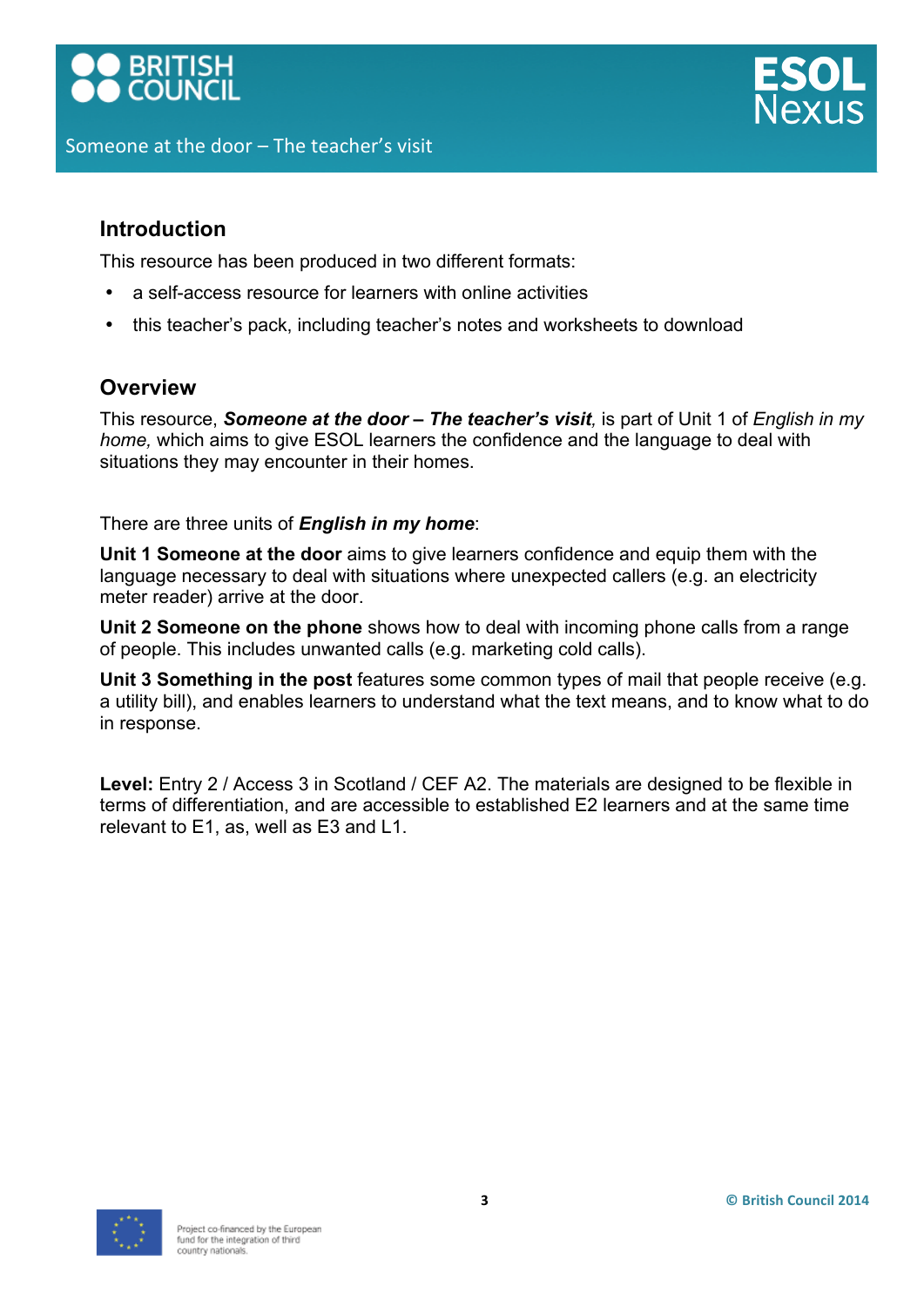



#### **Structure, learning hours and delivery context**

*English in my home* provides a minimum of 15 hours of learning in a classroom or selfaccess context through a series of three linked units. Each unit can be taught as a standalone. Here is an overview of the content of each unit. Each unit has four topics:

#### **Unit 1: Someone at the door** (includes films)

- Topic a: Electricity meter reading
- Topic b: Charity collection
- Topic c: Parcel delivery
- Topic d: The neighbour
- Topic e: The noisy television
- Topic f: The teacher's visit

#### **Unit 2: Someone on the phone** (includes films)

- Topic a: Cold call
- Topic b: Wrong number
- Topic c: An emergency
- Topic d: Getting a plumber
- Topic e: Changing an appointment
- Topic f: The teacher's phone call

#### **Unit 3: Something in the post**

- Topic a: Bank statement
- Topic b: Phone bill
- Topic c: Attempted delivery note
- Topic d: Note from a neighbour

Each of the six topics in *Someone at the door* and *Someone on the phone* features a short film. These films have been scripted specifically for the project, and involve actors. The two central characters are a married Indian couple, who have recently moved to the UK, and who are getting used to life here. Each film focuses on them in a specific scenario, such as dealing with a meter reader who arrives at their flat, or dealing with unwanted cold calls on the telephone. ESOL learners should be able to relate to the experiences of the couple.

The learner materials and teacher notes contain activities for use before, during and after watching the films. They enable the learners to notice, learn and use some of the functional language featured in the films.

*Something in the post*, uses semi-authentic material of the kinds that learners may receive in their home, and helps them to understand these and know what action is needed.

Most topics provide approximately 60 minutes of classroom time. Units 1 and 2 can last longer if teachers choose to use the transcripts, for example by getting the learners to act out sections of the dialogues.

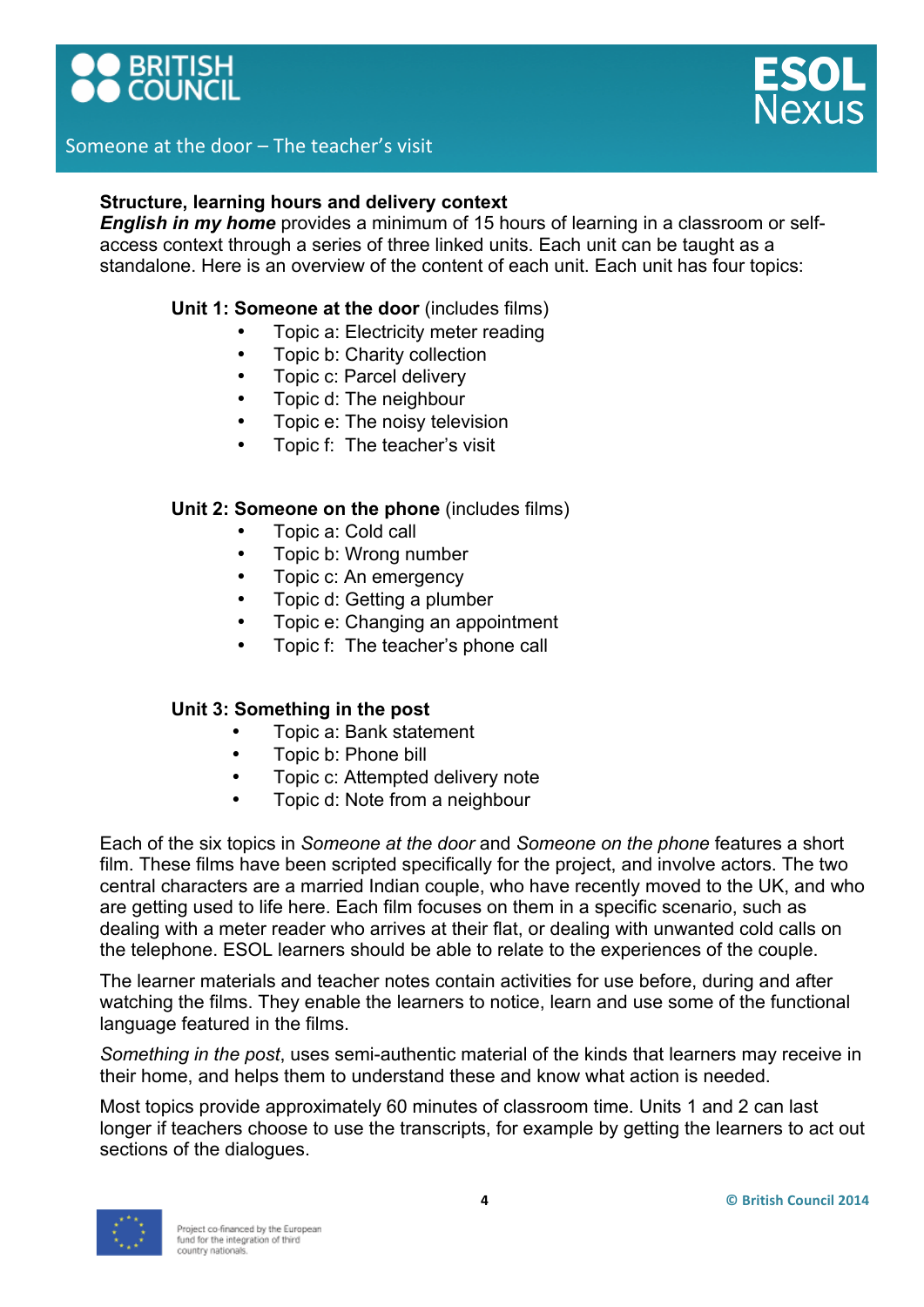



## **Unit 1 Someone at the door: overview**

The unit provides at least 6 hours of classroom time, and covers 6 topics. Each topic features a short film, commissioned by the British Council for the ESOL Nexus project, and filmed with professional actors. The films aim to show real-life situations in which ESOL learners may find themselves, and the accompanying classroom and self-study materials aim to give learners the language they need to deal with a range of household situations.

The 6 topics of *Someone at the door* are called *Electricity Meter Reading, Charity Collection, Parcel delivery, The Neighbour, The Noisy Television* and *The Teacher's Visit* and can be used in any order.

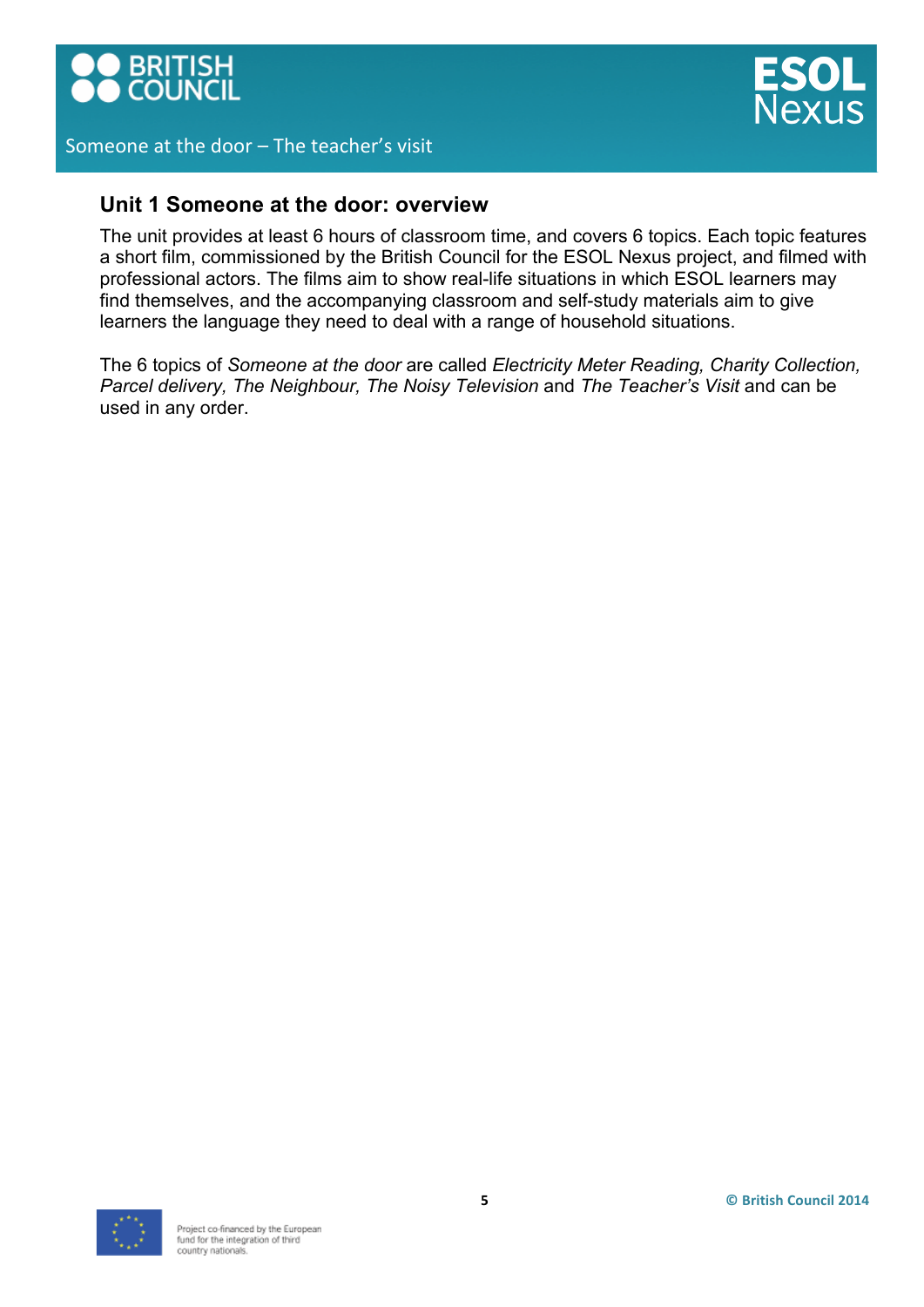



## **The teacher's visit – teacher's notes**

**Time**: Approximately 2 hours. Timings are flexible and it could take considerably longer

#### **Aims**

- To enable learners to ask questions about future facts or procedures
- To enable learners to discuss issues relating to education (fluency development)

## **Objectives -** Learners will:

- understand the gist and detail of the film
- learn and practise using 'will' to ask questions about future facts
- practise speaking about issues relating to education

**NB** This lesson focuses on 'will' for future facts. In the film dialogue there are also a number of examples of 'will' for spontaneous decision or promises (*I'll count to ten, then I'll come and find you)* but this lesson does not focus on these. Learners may also be familiar with Present Continuous or 'going to' for personal plans or intentions, but this also is not covered here.

## **Preparation**

- You will need: Interactive whiteboard or data projector to show the film 'The teacher's visit' or computers for each learner/pair of learners, with headphones or audio speakers.
- related self-access activities for learners can be found at: http://esol.britishcouncil.org/english-my-home/teacher's-visit
- Learner handouts (pages 13 17)
- Teacher resources:
	- $\circ$  For Task 5 (page 22) copy and cut up enough role-play cards for so that every learner gets either a 'teacher' or a 'parent' card.
	- $\circ$  Task 6 (page 23) copy and cut up discussion cards. There are two sets of cards, one designed for adult classes, and another for younger learners, or classes where most learners don't have children. Prepare one set per 3 – 4 learners.
- If internet access/computers are not available, you will need to prepare your own audio recordings using the transcripts provided (Pages 18 - 21).
- 'The teacher's visit' Powerpoint which contains links to the interactive games.

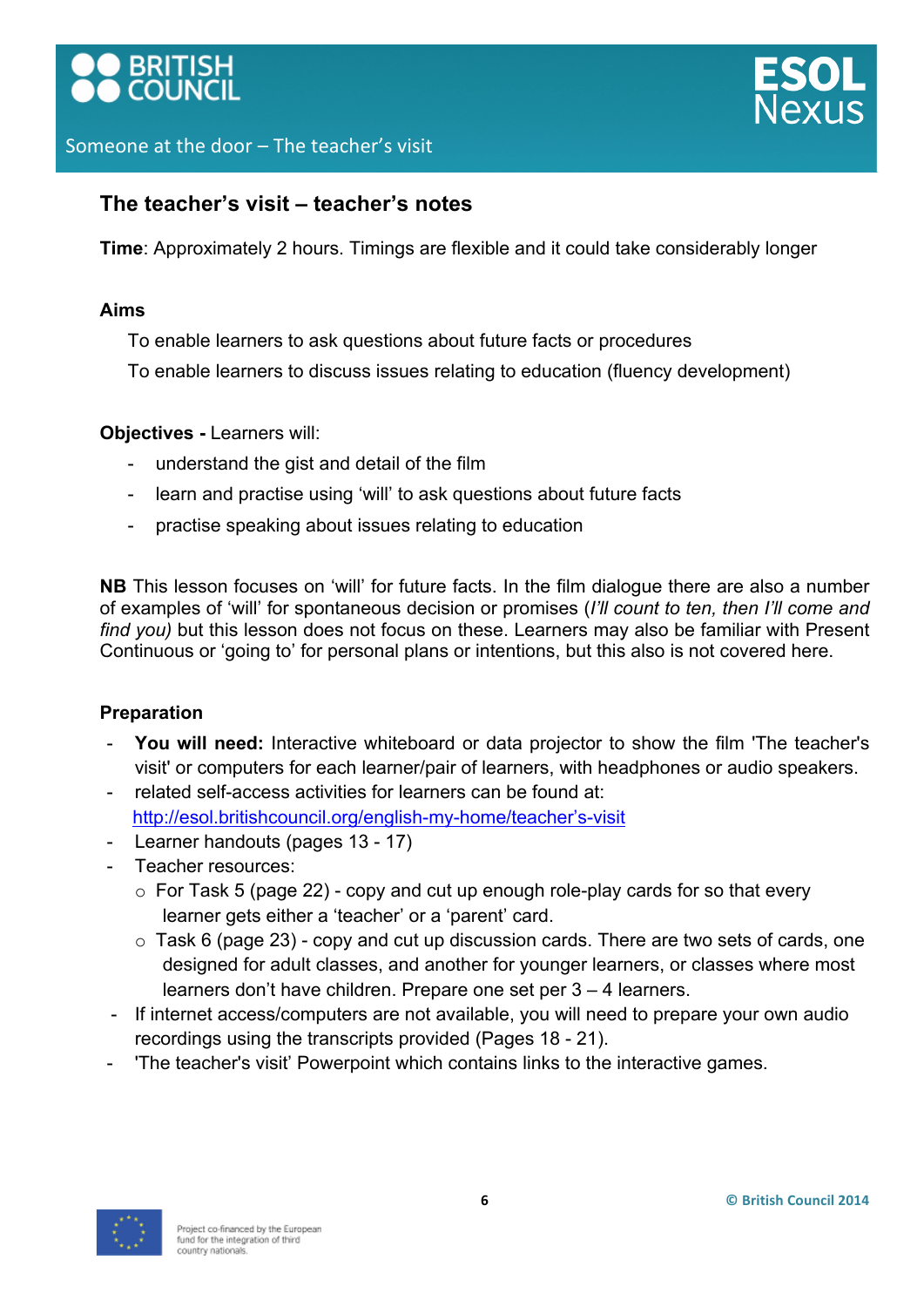

## **A note about interactive whiteboards (IWBs):**

Interactive activities are available to support this resource. We have provided links to each individual activity in the teachers' notes. (These activities are also available to learners as self-access items). On some interactive whiteboards (not all), the activities will be fully functional (i.e. you will be able to touch the screen to drag and drop, and so on). Links for interactive whiteboards appear in boxes throughout the resource. As part of your preparation before the session you may wish to bookmark the activities you plan to use.

## **Suggested Procedure**

## **Lead-in (Powerpoint slides 1 and 2)**

- Dictate the following four questions to the learners. Allow them time to compare what they have written in groups after you read out each question. Read the questions as many times as necessary.
	- *1. Do you have children at school in the UK?*
	- *2. What class are they in?*
	- *3. What is good about the school?*
	- *4. How do they help the children?*
- Write the questions on the board, or show Powerpoint slide 1, and allow learners time to compare their versions. Monitor to check learners have written the questions correctly.
- Ask learners to discuss the questions in groups of 3 or 4. If learners don't have children ask them to talk about the children of their friends or relatives. Monitor, and note down any common errors.
- Write errors on the board and encourage learners to correct them in pairs or groups. It may be useful to practise:
	- o *My daughter goes to …….. school.*
	- o *My son is in Year 9.*
- Elicit some ways the school helps the children: e.g. extra help with English via EAL classes, or other support. Pre-teach the word 'support' and elicit different ways the school can support children.
- Give out Handout 1 of the learner resources, folded so that learners can only see the picture of Mrs Palmer sat talking to Sunita in her house, or show slide 2. Ask if learners know who Sunita is (if they have seen other films in the *English in my home* series). Ask 'Who is the other woman?' and elicit or tell learners she is a teacher.
- Ask 'Why is the teacher visiting Sunita and Arjun?' and get learners to discuss the question in pairs. You can show slide 2 while they do this. Then elicit possible answers but don't confirm or deny anything at this stage.

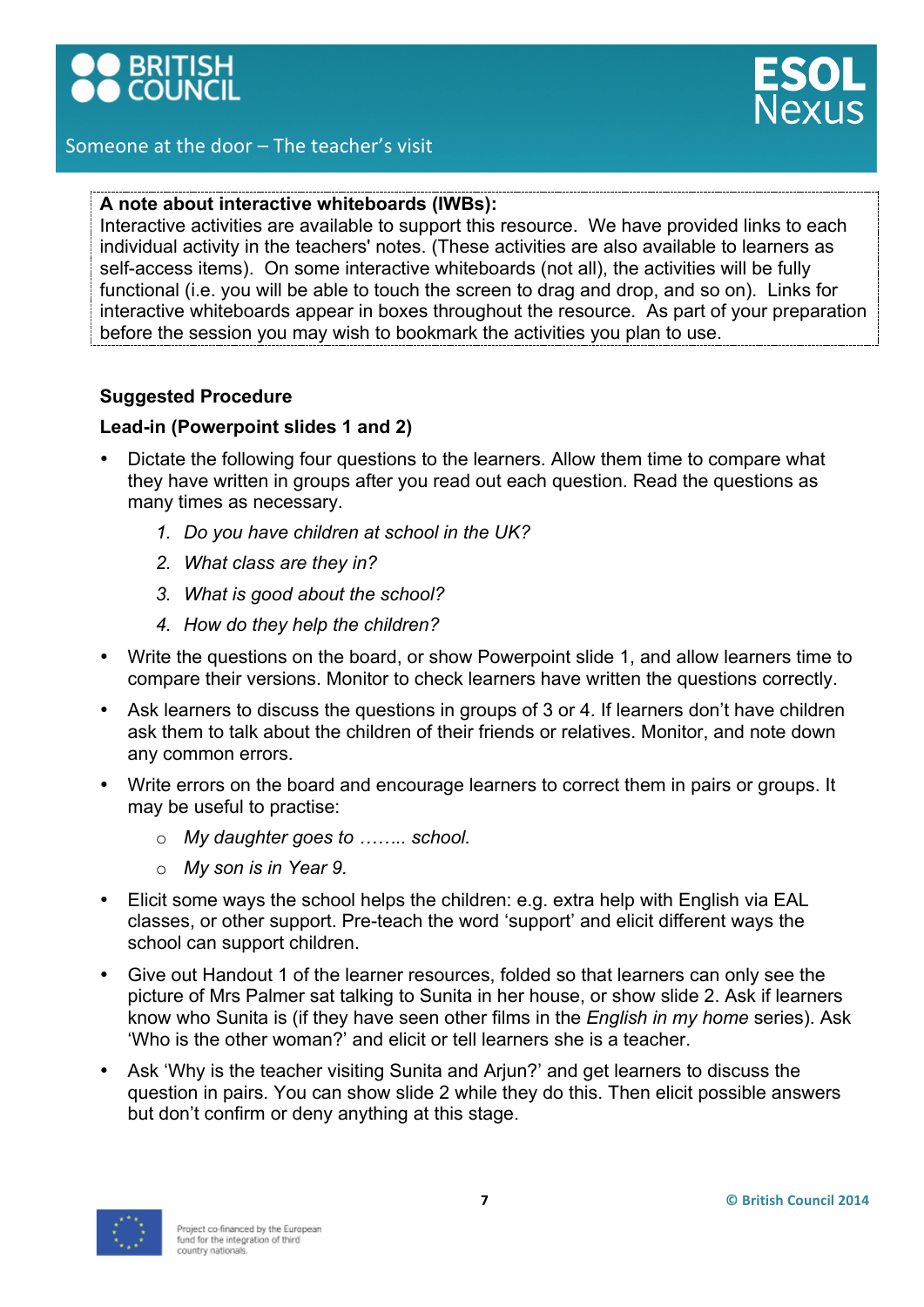



#### **First viewing: gist listening task (slides 3 and 4)**

- Write the following four gist questions on the board or show slide 3. Check learners know that Arjun is Sunita's husband and Deepak is their son and give them time to read and understand the questions. Tell learners they are going to watch the film and answer the questions.
	- *1. Why does the teacher come to visit?*
	- *2. What is Sunita worried about?*
	- *3. Why don't Arjun and Deepak see the teacher?*
	- *4. Where does the teacher go next?*
- After watching, put learners in pairs or groups to discuss the questions for a couple of minutes. Monitor to gauge how much they have understood. Elicit answers.
- You could show slide 4 when you elicit feedback as it contains a link to an interactive version of this activity. Ask a learner to click on "next question" to show each of the four questions.

http://gamedata.bcdev.org.uk/p/MTYxMzY=

#### Answers:

- *1. Deepak is starting school in September. It's easier if the child knows the teacher.*
- *2. She is worried about Deepak's English.*
- *3. They are playing hide and seek in the kitchen. Sunita thinks they are out.*
- *4. She goes to visit another child in the area.*
- Check learners understand 'hide and seek'. It should be clear from the film.

#### **Task 1: Understanding the details (slide 5, 6 and 7)**

- Tell learners to unfold Handout 1 and look at Task 1 and/or show slide 5. Ask the learners to read the questions in groups and try to complete the sentence with a word or short phrase from the film. Do one example with the whole class to demonstrate. Stronger learners could cover the answers at the bottom of the page.
- Don't feed back on this task, but play the film again and ask learners to confirm, change or add answers. Weaker learners can look at the bottom of the worksheet to help.
- When the film is finished ask learners to check again briefly in their pairs or groups all learners can now look at the bottom of the worksheet to check spellings.
- During feedback, learners could check their answers using slide 6.

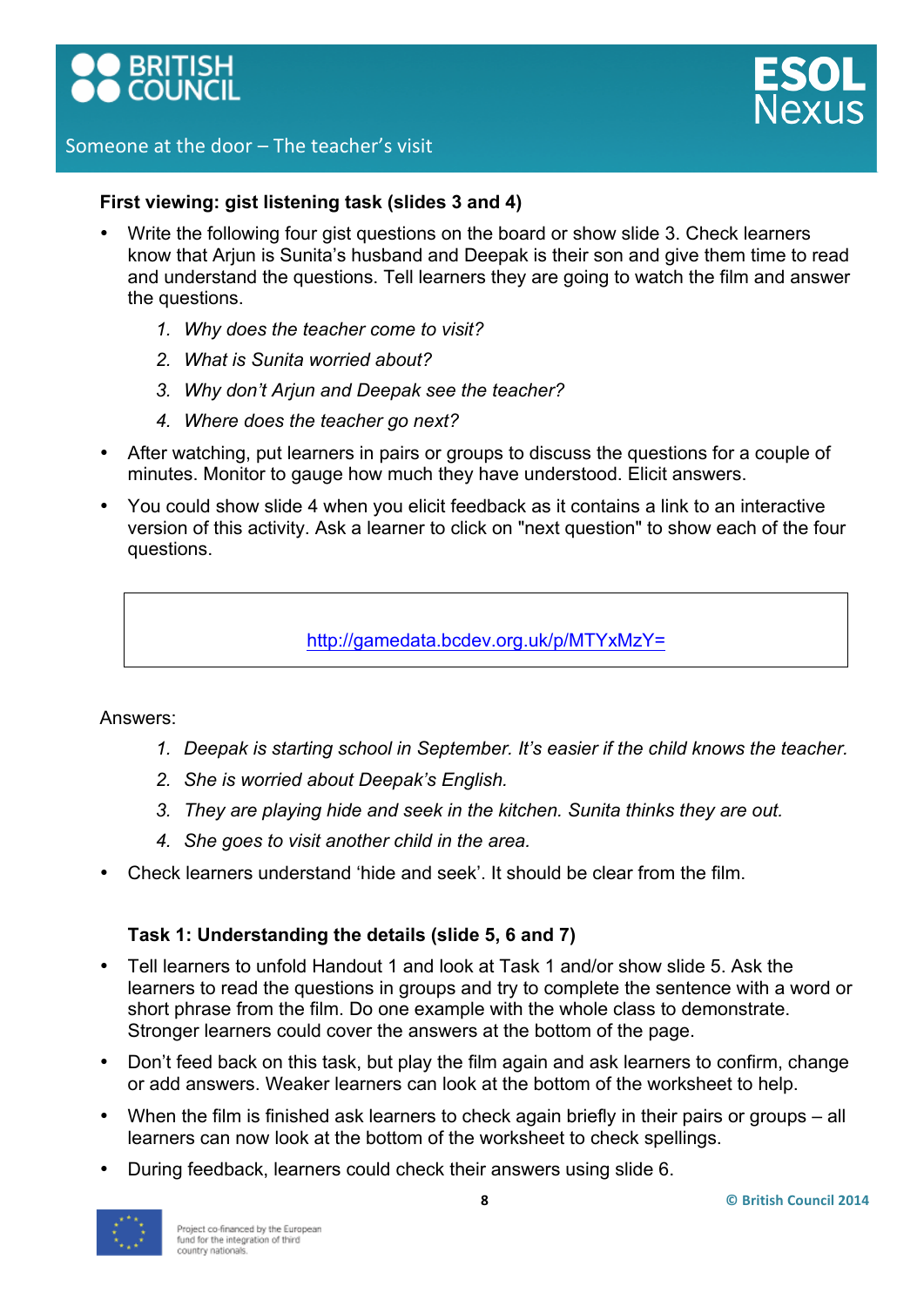



• Alternatively, show slide 7 and click on the link to an interactive version of the task. You could encourage learners to come to the computer or board to choose or review the correct answers. Drill words to check pronunciation and word stress.

http://gamedata.bcdev.org.uk/p/MTYxMzc=

#### **Task 2: Language focus: Asking questions about future facts (slide 8, 9, 10 and 11)**

- Ask again 'When is Deepak starting school?' and check that learners understand that 'September' is in the future.
- Ask 'What questions does Sunita ask the teacher?' Put learners in groups and tell them write down or say as many of these questions as they can remember. Monitor to see whether learners attempt to use 'will' or other future forms.
- Give out Handout 2, and/or show slide 8. Ask learners in pairs to try to make the questions orally, and then attempt to write them.
- During feedback, write the answers on the board or show slide 9 which learners can use to check their answers.
- On slide 10, there is a link to an interactive version of the task.

http://gamedata.bcdev.org.uk/p/MTYxMzk=

- Check understanding of the grammar:
	- o Are the questions about the past, the present, or the future? **future**
	- o If you think your learners can handle it, ask: Is it about something that will definitely happen/a future fact, or something that will maybe happen? **Something definite/a fact.**
	- o What grammar does Sunita use to ask about the future? **Will**
- Rub out some of the words in the questions (as below). Drill the questions. Then get learners to practise saying them in pairs. At this point, you could show slide 11 to use as a prompt:

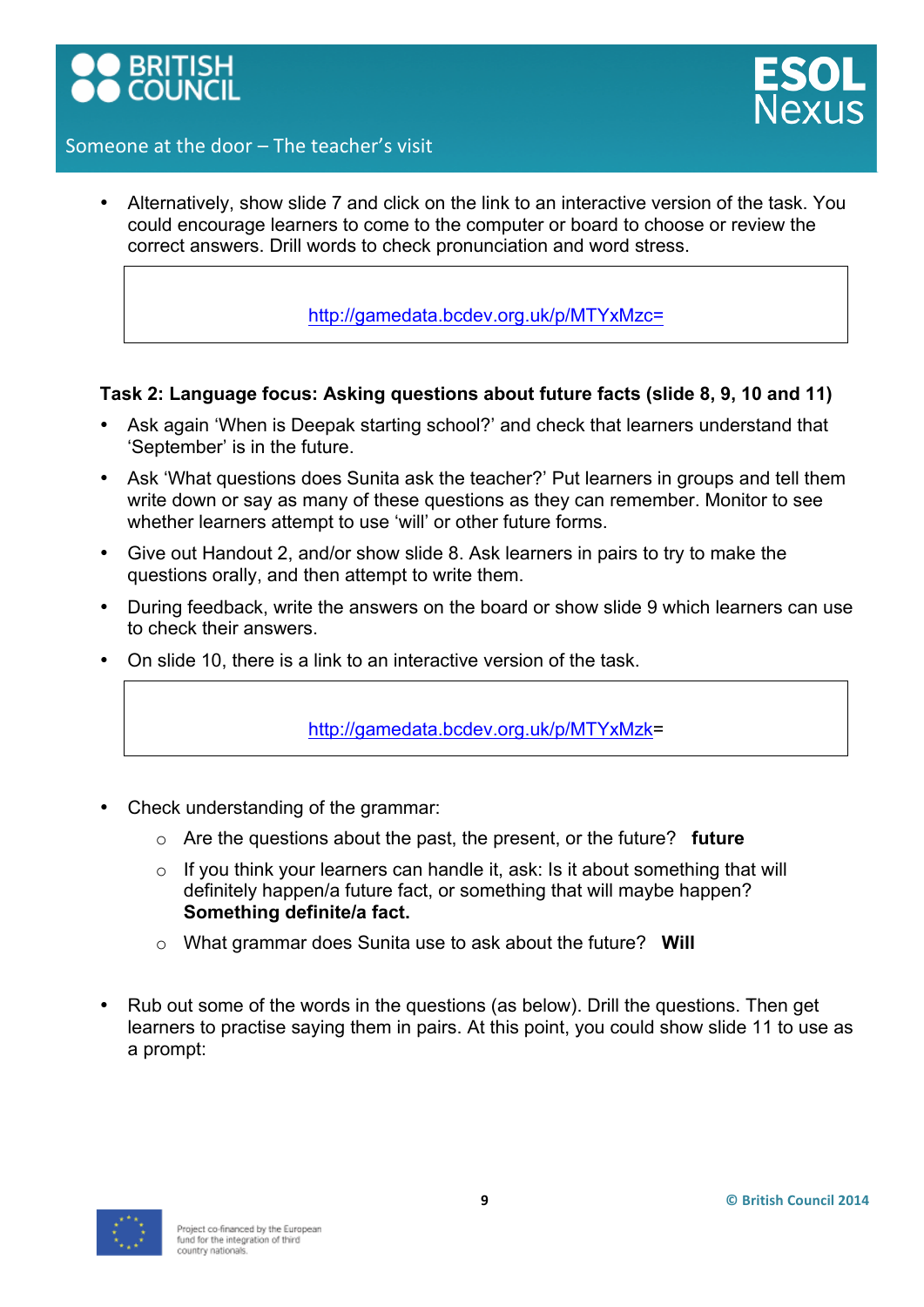



- 1. ………. ……… ………. ……. teacher?
- 2. ………. ……. …….. ……… help ……… …… English?
- 3. ……… clothes ……… ……. ……….?
- 4. ………. ……. ……. lunch ….. ………..?

## **Task 3: Practise asking questions with 'will' (slides 12, 13, 14 and 15)**

- Focus learners' attention on Task 3 and/or show slide 12. Tell learners that they will practise making other questions that Sunita could ask the teacher. Encourage learners to attempt to make the questions orally and then try to write them.
- Write the answers on the board or show slide 13.
- On slide 14, there is a link to an interactive version of this task. You could encourage individual learners to come to the IWB and click on the words to make the questions.

## http://gamedata.bcdev.org.uk/p/MTYxNDA=

If you wrote the questions on the board, for extra practice, rub out some of the words and get learners to practise making the questions in pairs. Show slide 15 as a prompt or write on the whiteboard.

## **Task 4: Match the questions and the answers (slides 13, 16, 17, 18, 19 and 20)**

- Let learners read the questions from Task 3 again. You could show slide 13 again here. Ask learners in pairs to talk about how the teacher will answer the questions, and elicit some ideas in feedback. Parents with children in different schools may have different experiences, but don't have too much discussion at this stage.
- Give out Handout 3 and/or show slide 16. Ask learners to read and match the questions and the answers. When they finish ask them to compare their answers in pairs.
- You could show slide 17 during feedback or click on the link on slide 18 to take you to an interactive version of this activity. Only the key information is presented in this interactive version.

## http://gamedata.bcdev.org.uk/p/MTYxNDE=

• Tell learners to look at the True/False questions at the bottom of Handout 3 and answer together as a group. You could show slide 19 at this point.

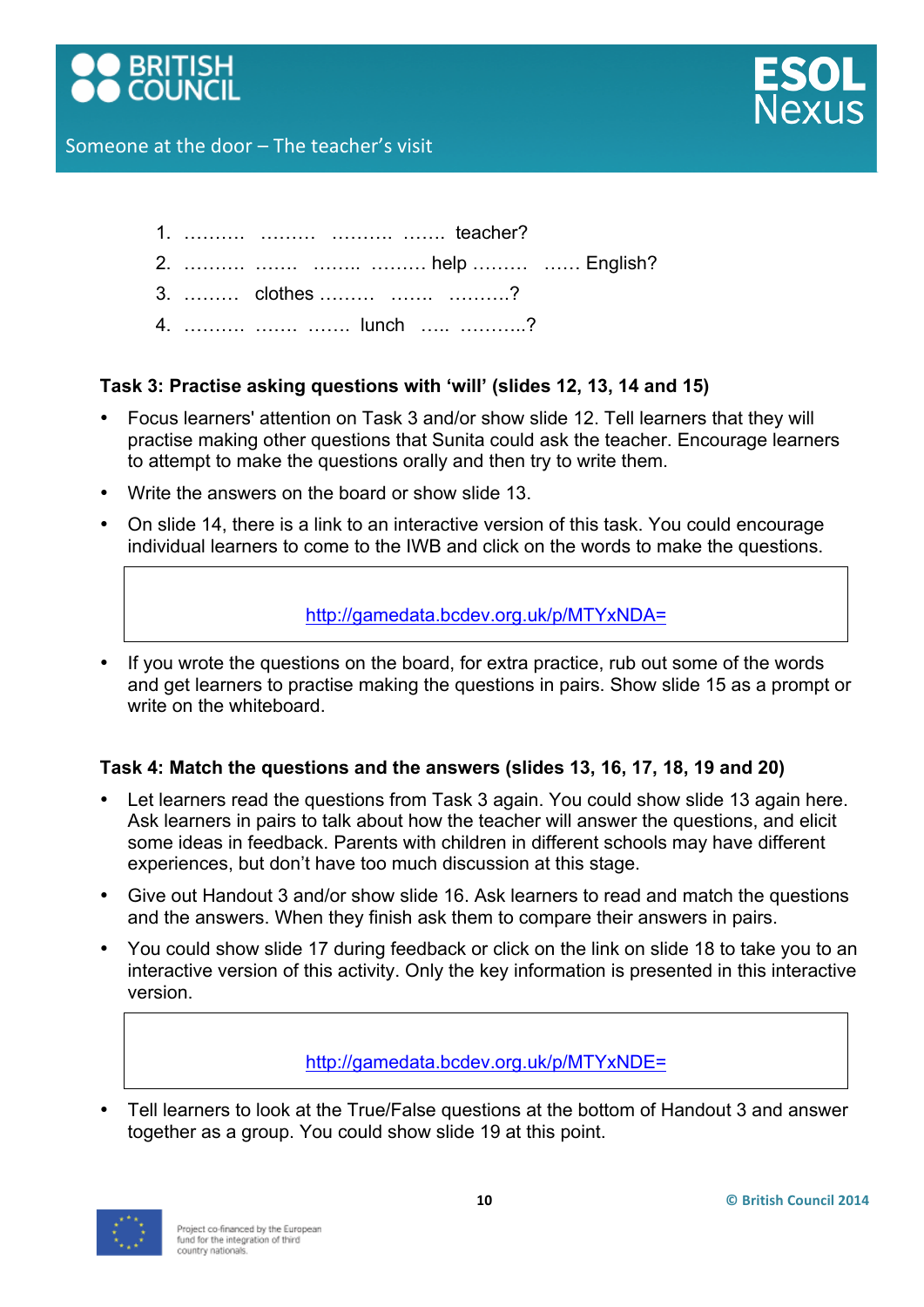

- 
- Feedback on this task, asking supplementary questions to check learners have fully understood the information in the texts.
- On slide 20, there is a link to an interactive version of the true or false task to show on the IWB. Learners could take it in turns to answer true or false.

http://gamedata.bcdev.org.uk/p/MTYxNDM=

## **Task 5: Role-play (show slide 21 when learners have completed the task)**

- Divide the class into two groups Group A (teachers) and Group B (parents of children about to start school), and put the groups on opposite sides of the room. If you have a large group subdivide the groups (e.g. 2 or 3 groups of teachers, and 2 or 3 groups of parents.) It might be a good idea to put mainly stronger learners in the teachers' group, as they will have to improvise more. Give each learner a role card – teacher or parent. (Teacher resources – page 22)
- Get the parents to practise making the questions in their groups. If possible get them to do this orally – tell them they will not be allowed to read the questions when they meet the teachers.
- Get the teachers to talk about how they will answer the questions. They can use the information from the film, and from Task 4 to help them, or they can improvise their own answers, perhaps based on their own experience. Don't let them write their answers and don't insist on accuracy – the focus for the teachers is on communicating the information.
- Regroup, one teacher with one parent. If you like you can get the teachers to mime knocking at the parent's door, and teach them an opening line, e.g.:

*Mrs/Mr Ahmed? I'm Miss/Mr Palmer. I think your son is starting school in September.*

- Learners role-play in pairs. Take away any papers except the role cards before they start. Monitor and note how well they are using *will* to ask and answer the questions, and note errors with this and any other language they should know, as well as any examples of good language. Encourage them to improvise if they dry up.
- Feedback on the task: get learners to talk in their pairs about how well they performed the task. Write these questions on the board or show slide 21:
	- 1. Teachers: Did you understand the questions?
	- 2. Parents: Did you understand the information?
	- 3. Everyone: What was good about your speaking?
	- 4. Everyone: What was difficult for you?
	- 5. Everyone: Did you use 'will' for the future?

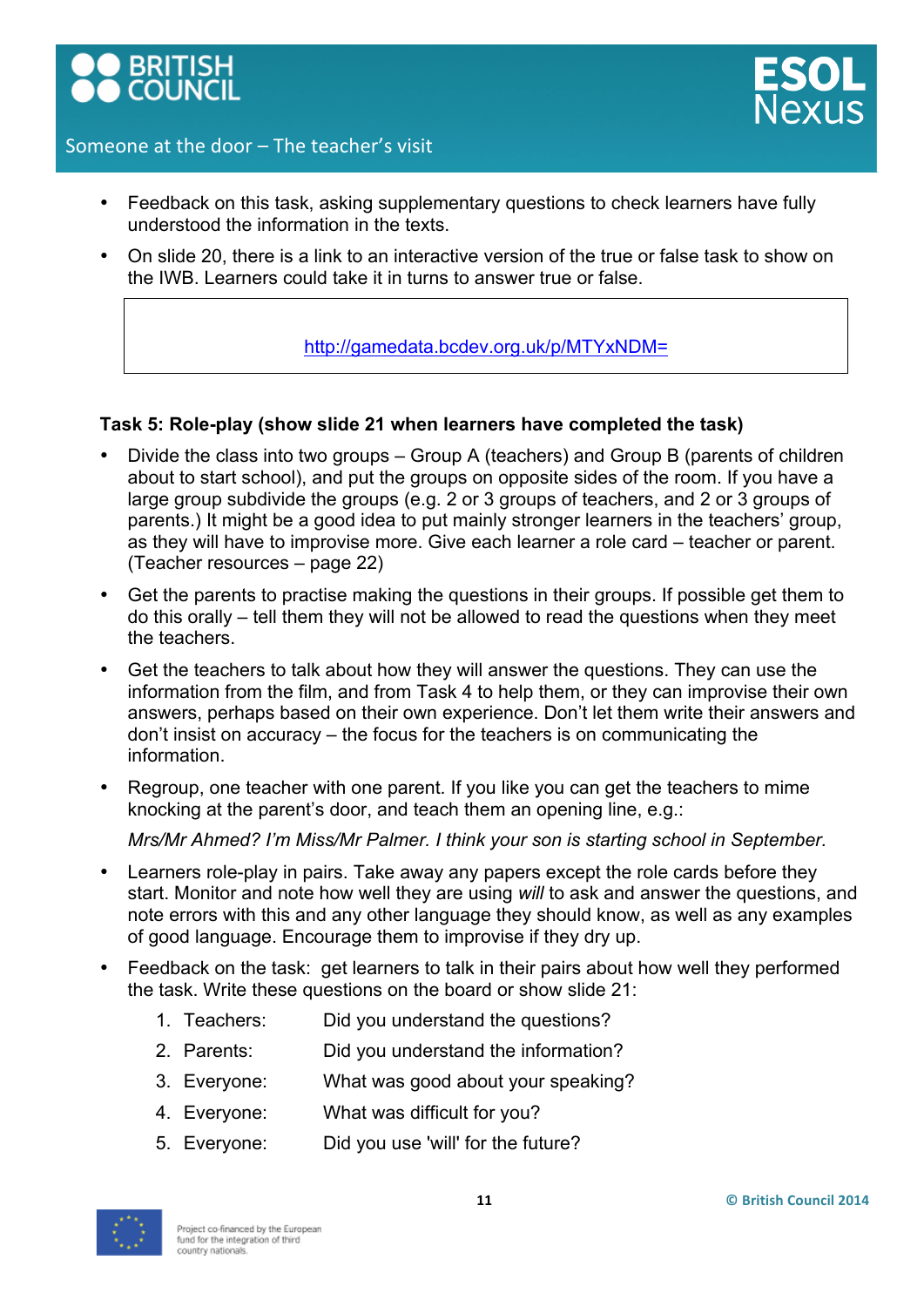



During feedback from this task you could initiate a discussion about what learners find difficult when speaking English, and what they could do to improve.

• Feedback on the language: write a few of the most useful errors you noted on the board, especially any attempts to use 'will', and ask learners to correct them in pairs or groups. You could also include examples of good language, and ask learners to identify which sentences are correct and which aren't. In feedback make sure learners understand the reasons for the errors and drill the correct sentences.

#### **Task 6: Cooler - learners speak about their own experiences of school, as parents or as children.**

- From the Teacher's Resources (page 23), first choose which set of cards you wish to use: set A is designed for adult classes and set B for younger learners or classes where most learners don't have children. For adult classes you could use both sets together, so that they talk both about their own experience and their children's experience. If you use set B, it might be a good idea to start by asking what tense learners will use to talk about their childhood experience. (past tense)
- Divide the class into groups of 3 or 4 learners. Give each group one set of cards, face down on the table in the middle of the group. Demonstrate the task: learners take it in turns to pick up a card, read the question, and then ask the question to the person on their left. Encourage learners to expand their answers as far as possible, and encourage other members of the group to ask supplementary questions.
- Feedback on errors as described for Task 5 (show slide 21 again). You could also initiate a whole class discussion of any interesting issues that arose in the groups.

#### **Extension task: Write about your children's school or your own school**

- If you have time left you could get learners to write about their experiences using Handout 4 or 5. They could finish this task for homework.
- Alternatively tell learners to use either Handout 4 or 5 to interview a partner, note their partner's answers briefly, and then write the information in full sentences for homework.

Refer learners to the online versions of these ESOL Nexus activities about *The teacher's visit*: http://esol.britishcouncil.org/english-my-home/teacher's-visit

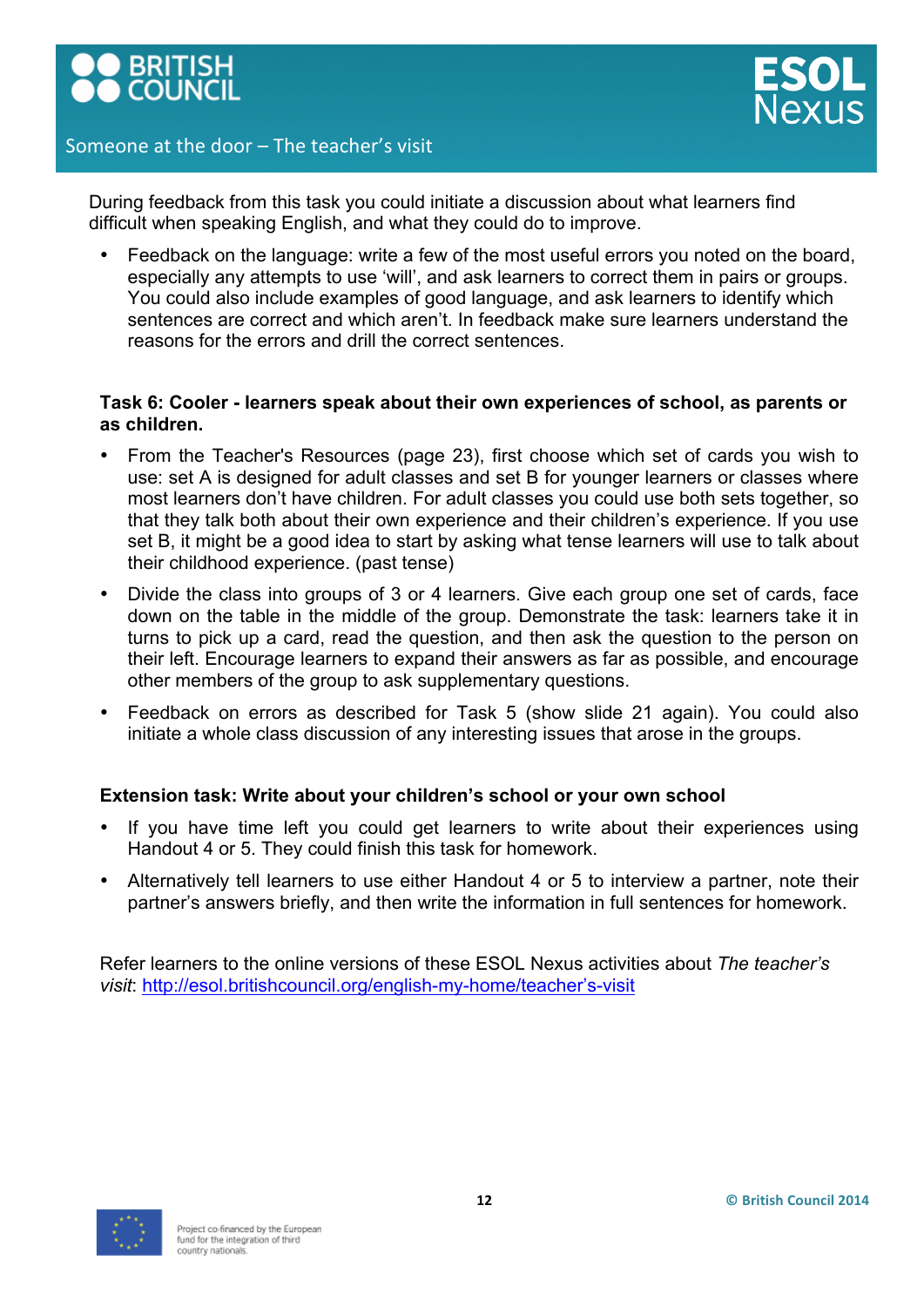



## **Handout 1**



## **Task 1: understanding the film**

*What are the missing words? Watch the film again to check.* 

- 1. Arjun and Deepak are playing …………………….
- 2. Sunita goes out to buy ……………………
- 3. Deepak is starting school in ……………….
- 4. It's easier for the child if he knows ………………
- 5. Children learn a lot from reading ………………
- 6. EAL means extra help with …………………..
- 7. The school uniform is a white shirt and …………………….
- 8. If Deepak is ill Sunita can phone .........................
- 9. Miss Palmer will come back in …………………………..

| English     | half an hour  | the school office |         |
|-------------|---------------|-------------------|---------|
| milk        | grey trousers |                   | stories |
| the teacher | hide and seek | <b>September</b>  |         |

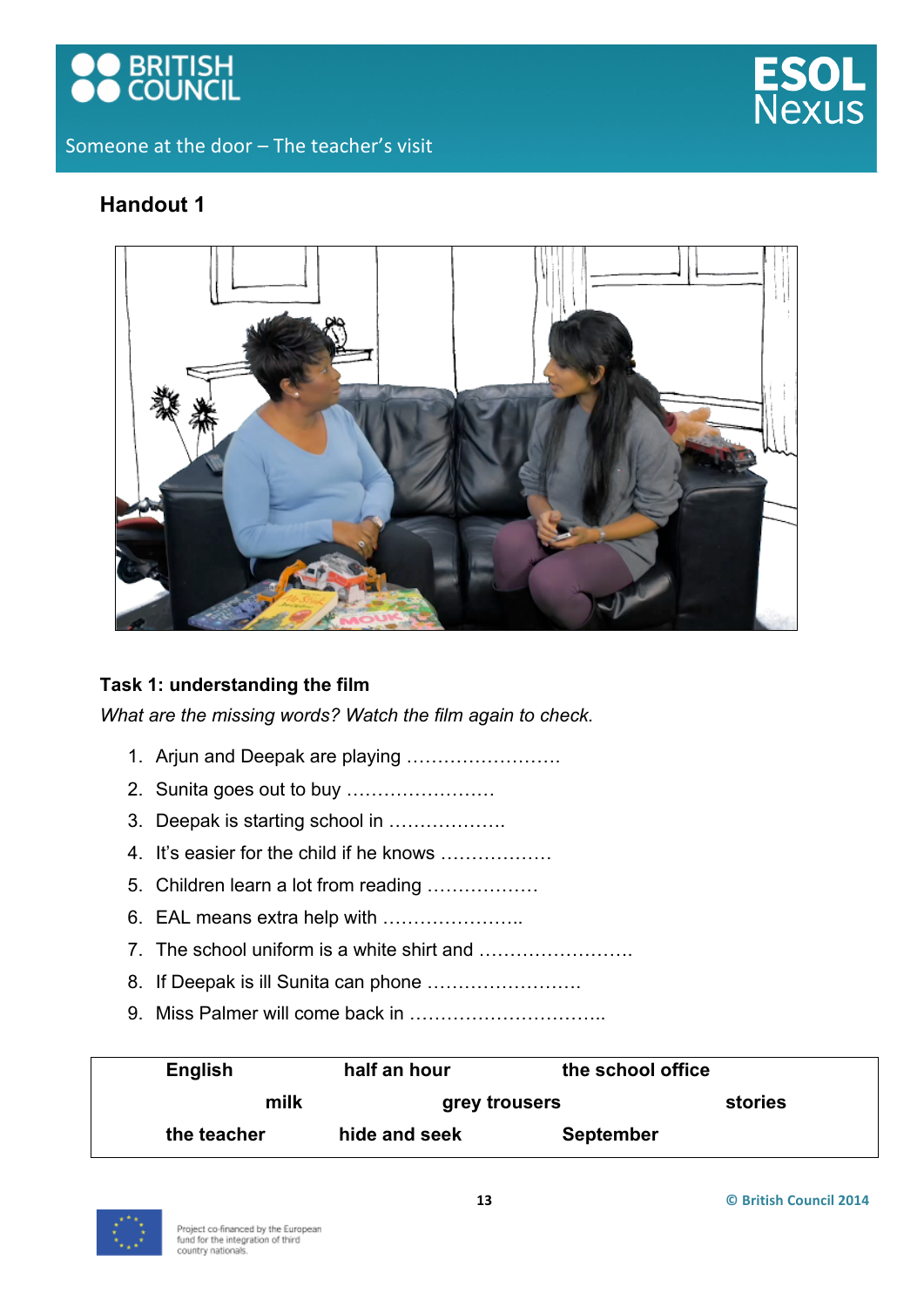



## **Task 2: What are the questions?**

## **Task 3: Practise making questions with 'will'.**

*Here are some more questions Sunita can ask the teacher. What are they?*

| 1. | special he PE need Will for clothes?           |
|----|------------------------------------------------|
| 2. | keep Where his books pencils will and?<br>he   |
| 3. | get he every homework day Will?                |
| 4. | the Will give him his asthma teacher medicine? |
| 5. | teacher Will him go toilet to the help the ?   |
| 6. | (Write your own question)                      |
|    |                                                |

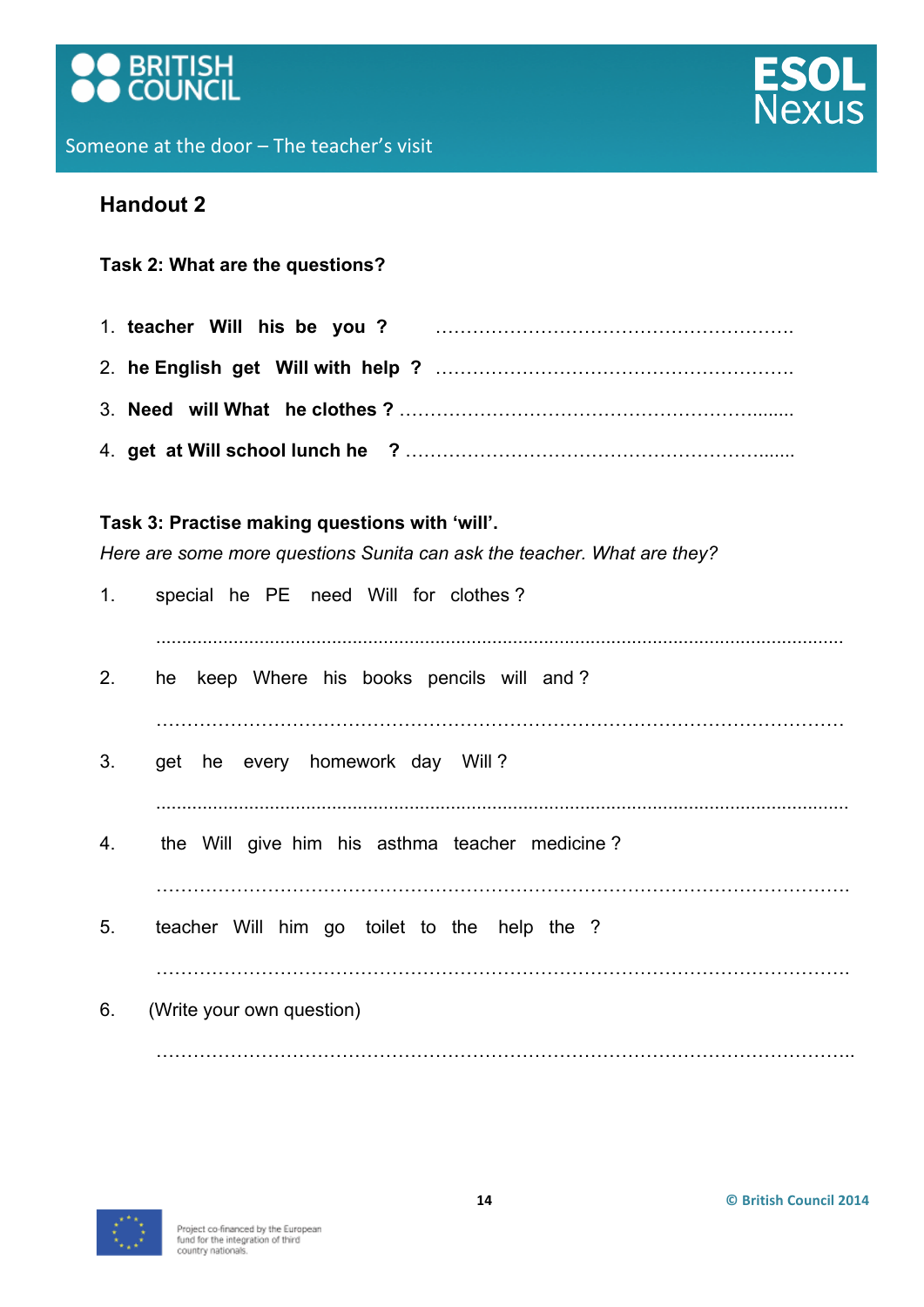



## **Task 4: Match the questions and the answers**

*Here are the teacher's answers to Sunita's questions. Match the questions and the answers.*

| 1. Will he need special clothes for PE?              | A. Please teach your child to go to the toilet<br>alone before he starts school. If your child<br>has a special problem please speak to the<br>teacher. You should also teach your child<br>how to ask politely when he wants to go to<br>the toilet.                                |
|------------------------------------------------------|--------------------------------------------------------------------------------------------------------------------------------------------------------------------------------------------------------------------------------------------------------------------------------------|
| 2. Where will he keep his books and<br>pencils?      | <b>B.</b> The teachers will not give medicines to the<br>children. If necessary you can come to the<br>school to give medicine to your child. Please<br>tell us if you would like to do this.                                                                                        |
| 3. Will he get homework every day?                   | C. Your child will have PE classes two days a<br>week. He will need a pair of shorts and a t-<br>shirt for this, and in summer he will need a<br>pair of trainers to play games outside.                                                                                             |
| 4. Will the teacher give him his asthma<br>medicine? | D. Every child will have a locker in his<br>classroom where he can keep books, pens<br>and pencils and any food or drink he brings<br>to school.                                                                                                                                     |
| 5. Will the teacher help him go to the<br>toilet?    | E. Every day the teacher will give your child a<br>book to take home. Please try to find time to<br>read with your child and talk about the story<br>with him. Don't worry if reading is difficult for<br>him at first – try to help him to enjoy reading<br>and feel good about it. |

**True or False?** *Write* **T** *or* **F**. *Deepak is Sunita's son.*

| 1. Deepak can keep his things in his desk.            |  |
|-------------------------------------------------------|--|
| 2. The teacher will give Deepak his asthma medicine.  |  |
| 3. Deepak will have a book to read at home every day. |  |
| 4. The teacher will help Deepak to go to the toilet.  |  |
| 5. Deepak will need some clothes for PE.              |  |
|                                                       |  |

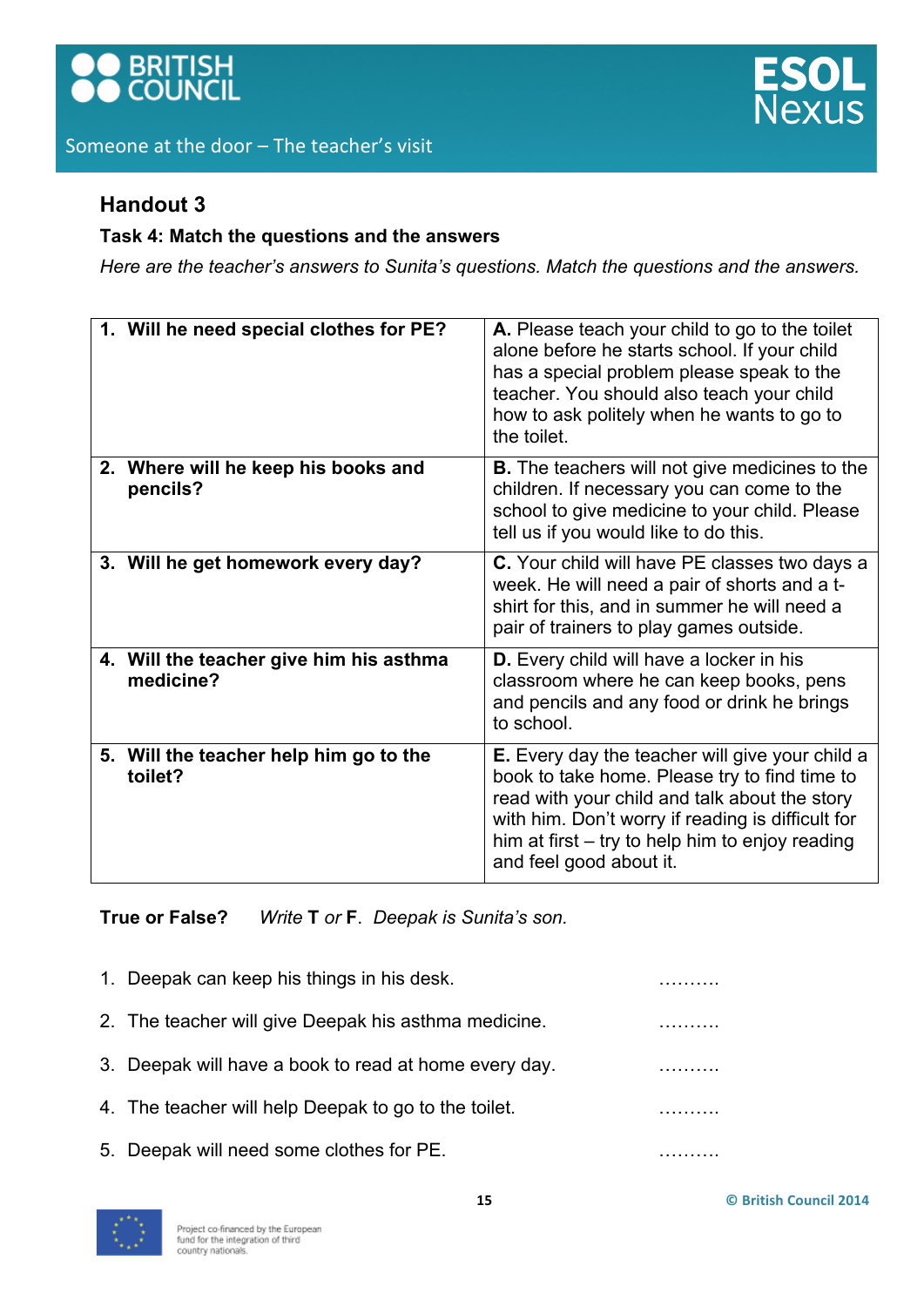





## **Write about your children's school**

- 1. Do your children wear a uniform for school? What is it?
- 2. What do your children have for lunch? Do they have school lunch or bring a packed lunch?
- 3. Do your children get extra help at school (with English or something else)?
- 4. Do your children have a lot of homework? Do you help them?
- 5. What languages do your children speak? Are they bilingual (able to speak two languages)?
- 6. What clothes do they take to school for PE lessons?
- 7. Where do they keep their things at school?
- 8. What does your child like about school? What does your child not like?

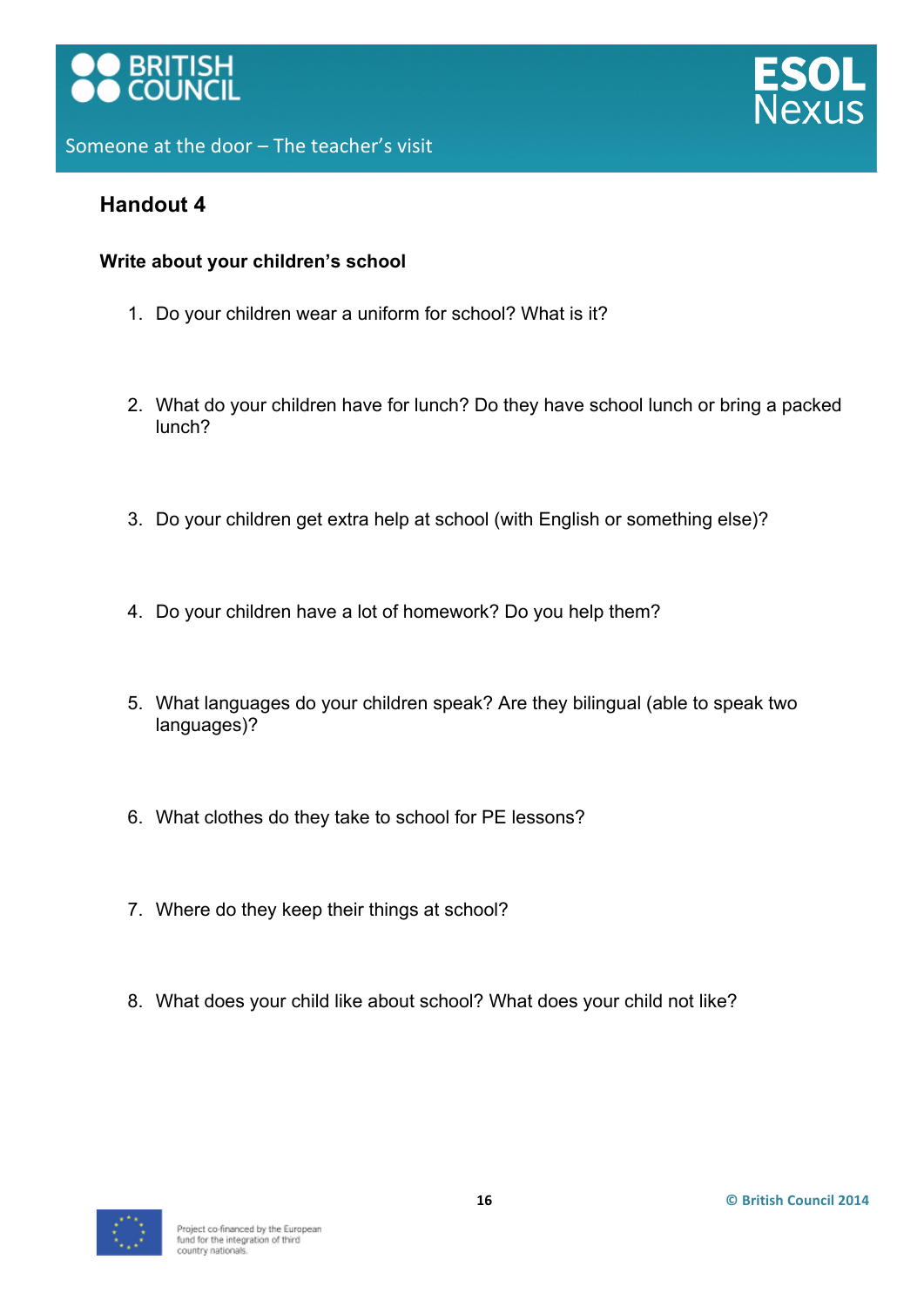



## **Write about your school**

- 1. Did you wear a uniform for school? What was it?
- 2. What did you have for lunch? Did you have school lunch or bring a packed lunch?
- 3. Did you get extra help at school (with English or something else)?
- 4. Did you have a lot of homework? Did your parents help you?
- 5. What languages did you speak when you were a child? Were you bilingual (able to speak two languages)?
- 6. What clothes did you take to school for PE lessons?
- 7. Where did you keep your things at school?
- 8. What did you like about school? What did you not like?

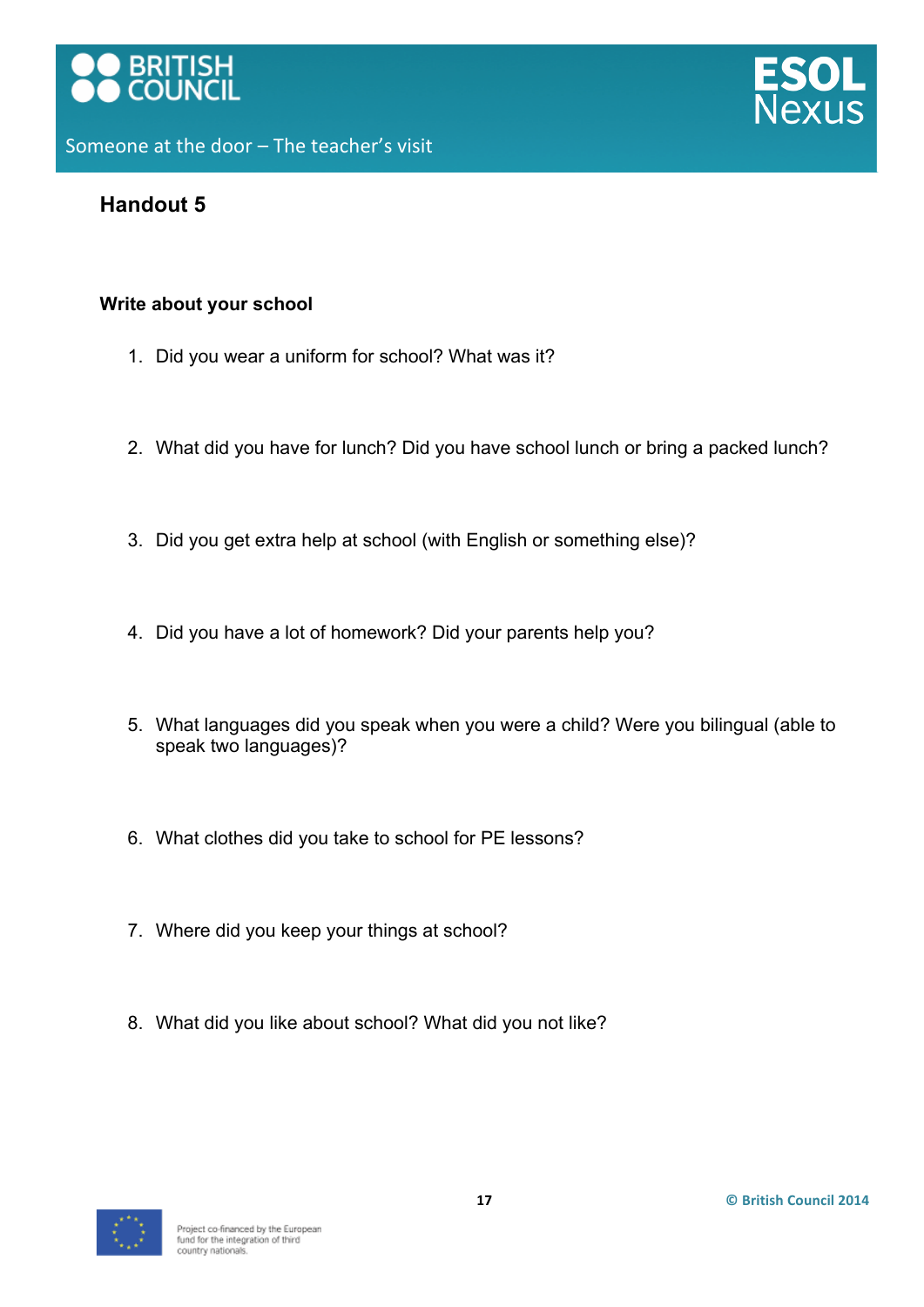



## **Transcript**

## **Scene 1 – sitting room**

| Arjun:  | Deepak! Deepak! You hide this time. I'll count to ten, then I'll come and find |  |
|---------|--------------------------------------------------------------------------------|--|
|         | you! One, two, three.                                                          |  |
| Sunita: | Arjun?                                                                         |  |
| Arjun:  | I'm busy. Four, five, six. We're playing hide and seek. Seven, eight           |  |
| Sunita: | Arjun, don't forget that Deepak's                                              |  |
| Arjun:  | Hiding? I know that! Nine, ten. Ready or not, here I come!                     |  |
| Sunita: | Don't forget that Deepak's teacher is coming for a visit today Right, we       |  |
|         | need milk. I'm going to get milk  OK Sunita thanks.                            |  |
|         |                                                                                |  |

## **Scene 2 - kitchen**

#### **Scene 3 - door / hallway**

| Teacher: | Mrs Chowdry? I'm Mrs Palmer.                                          |
|----------|-----------------------------------------------------------------------|
| Sunita:  | Oh hello. You can call me Sunita.                                     |
| Teacher: | Sunita, nice to meet you.                                             |
| Sunita:  | And you too. Please come in. Arjun! Deepak! Can you come here please? |

## **Scene 4 - sitting room**

| Teacher: | So, you're Deepak's mum?                                          |  |
|----------|-------------------------------------------------------------------|--|
| Sunita:  | Yes, that's right.                                                |  |
| Teacher: | And Deepak is six, and he's starting school with us in September? |  |
| Sunita:  | Yes. Will you be his teacher?                                     |  |
| Teacher: | I will, yes.                                                      |  |
| Sunita:  | Oh good.                                                          |  |

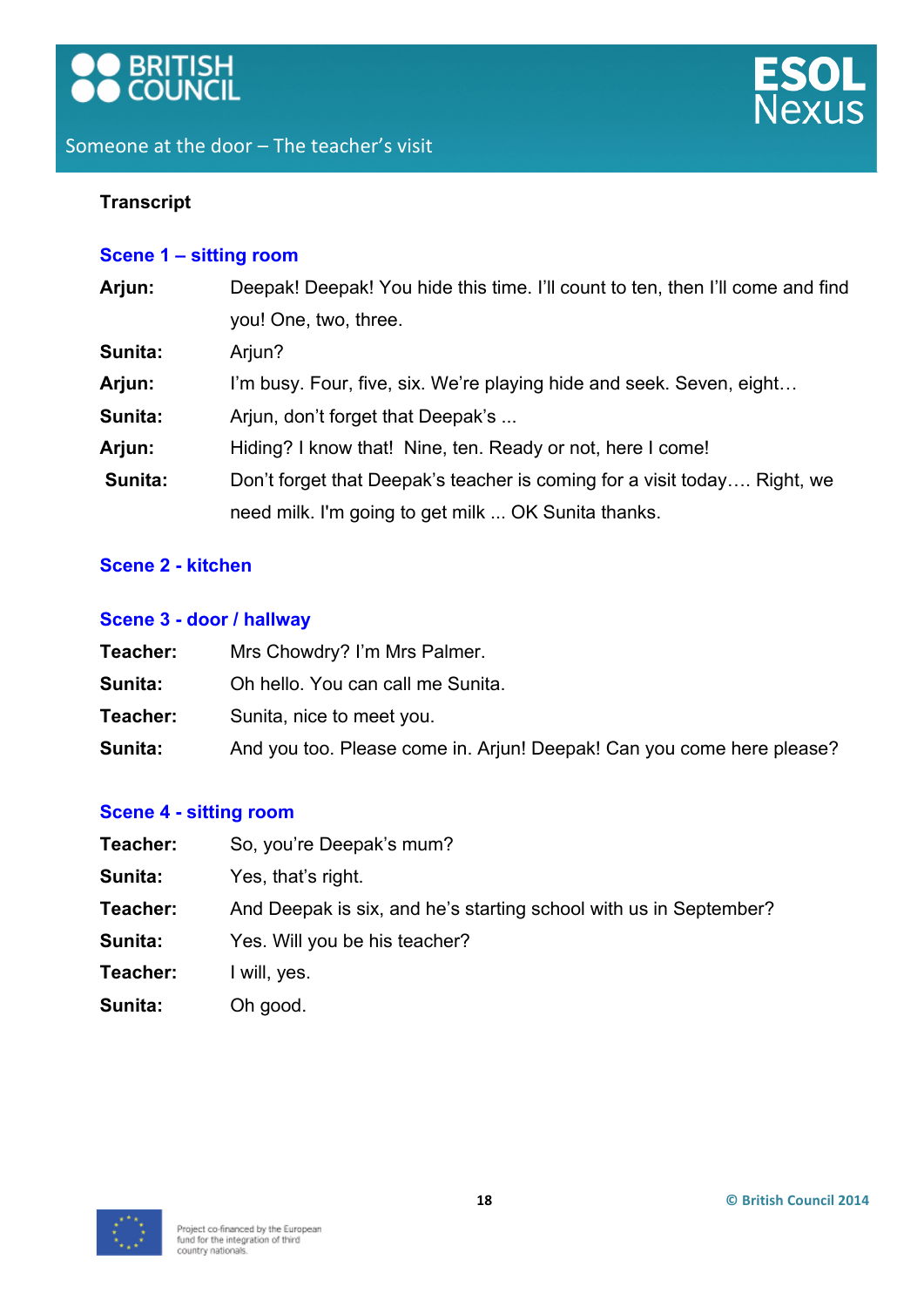



| Teacher:                                                                                 | So, with my visit today we like to visit the family at home, before the child    |  |
|------------------------------------------------------------------------------------------|----------------------------------------------------------------------------------|--|
|                                                                                          | starts school. And so it gives the child a chance to meet his or her teacher.    |  |
|                                                                                          | Because when a child goes to school on the first day, it's a big day for them,   |  |
|                                                                                          | a new place, lots of new people.                                                 |  |
| Sunita:                                                                                  | Sure.                                                                            |  |
| Teacher:                                                                                 | So if the child already knows the teacher, then it's easier for them.            |  |
| Sunita:                                                                                  | Will you be visiting all the families?                                           |  |
| Teacher:                                                                                 | Well, we try to. So, is Deepak here?                                             |  |
| Sunita:                                                                                  | Erm  yes, I think so. I'm not sure. Deepak? Arjun? Where are you? I'm            |  |
|                                                                                          | sorry, this is very strange. Maybe they've gone to the playground.               |  |
| Teacher:                                                                                 | Oh! Your son likes playing in the playground, does he?                           |  |
| Sunita:                                                                                  | My husband likes playing in the playground! And my son too.                      |  |
| Teacher:                                                                                 | Oh, I see Deepak enjoys books?                                                   |  |
| Sunita:                                                                                  | Yes, yes, he likes stories very much. We read to him every day.                  |  |
| That's great to hear. Because children learn so much from stories. We read a<br>Teacher: |                                                                                  |  |
|                                                                                          | lot to them at school.                                                           |  |
| Sunita:                                                                                  | That's great. I'm sure he'll enjoy that very much.                               |  |
| Teacher:                                                                                 | Now, I think, probably, English isn't your, well, isn't Deepak's first language. |  |
| Sunita:                                                                                  | Yes, we're from India. And we speak Hindi at home. Deepak's English is OK.       |  |
|                                                                                          | But – er - will he get help with English at school?                              |  |
| Teacher:                                                                                 | We have EAL support at school.                                                   |  |
| Sunita:                                                                                  | EAL? What is that?                                                               |  |
| Teacher:                                                                                 | English as an Additional Language. It's extra help with English, for those       |  |
|                                                                                          | children who need it.                                                            |  |
| Sunita:                                                                                  | Oh that's great.                                                                 |  |
| Teacher:                                                                                 | And, you can help him too with his homework when he comes home.                  |  |
| Sunita:                                                                                  | Right. Well, we speak English and Hindi at home. But perhaps we shouldn't.       |  |
|                                                                                          | Perhaps we should only speak English with Deepak? Perhaps if we speak            |  |
|                                                                                          | Hindi with him, his English won't be so good. What do you think?                 |  |

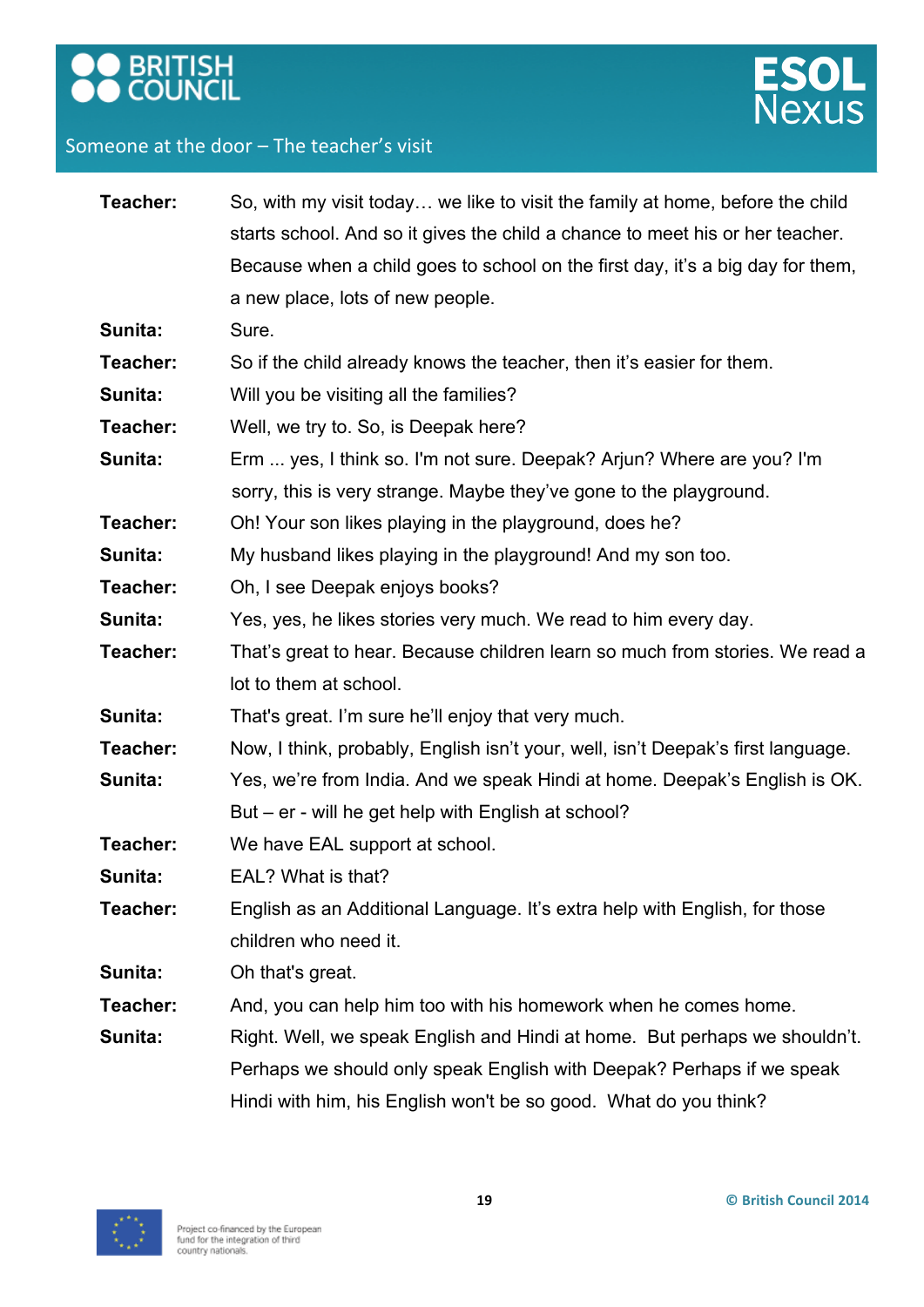## **OO** BRITISH

## Someone at the door - The teacher's visit



| Teacher: | No. It's fine. Deepak's English will be just fine. And it's good that he speaks       |  |
|----------|---------------------------------------------------------------------------------------|--|
|          | another language at home so that he doesn't forget his Hindi.                         |  |
| Sunita:  | But will his English become worse because of that? He's only six!                     |  |
| Teacher: | No! It's easy to learn a language when you're six!                                    |  |
| Sunita:  | Oh  Look, I'm sorry, I'll just phone my husband - see where he is. I'm sorry,         |  |
|          | I just don't know where they are.                                                     |  |
| Teacher: | Don't worry.                                                                          |  |
| Sunita:  | What clothes will Deepak need for school?                                             |  |
| Teacher: | Uniform? Right. He just needs a white shirt and grey trousers. You can buy            |  |
|          | them anywhere.                                                                        |  |
| Sunita:  | OK.                                                                                   |  |
| Teacher: | We'll give him a school sweater, with the school name on it, like this.               |  |
| Sunita:  | Oh, very nice! And what about meals? Will he get lunch at school?                     |  |
| Teacher: | Yes, all the children get a cooked meal every day.                                    |  |
| Sunita:  | Oh, that's great. And if he's ill, what do we need to do then?                        |  |
| Teacher: | Yes, if he's ill, he can stay at home. But we ask you to phone the school             |  |
|          | office to tell us. Just so we know.                                                   |  |
| Sunita:  | Ok.                                                                                   |  |
| Teacher: | Look, I've got to go and visit another family in this block, with a little girl who's |  |
|          | actually starting school too. Shall I go now, and then maybe come back and            |  |
|          | meet your son in about half an hour?                                                  |  |
| Sunita:  | Yes please, that sounds good. I'm sorry, I'm sure they'll be back by then. I'll       |  |
|          | make us some tea when you get back.                                                   |  |
| Teacher: | Alright, well, it's good to meet you, and I'll see you again soon.                    |  |
| Sunita:  | Yes.                                                                                  |  |

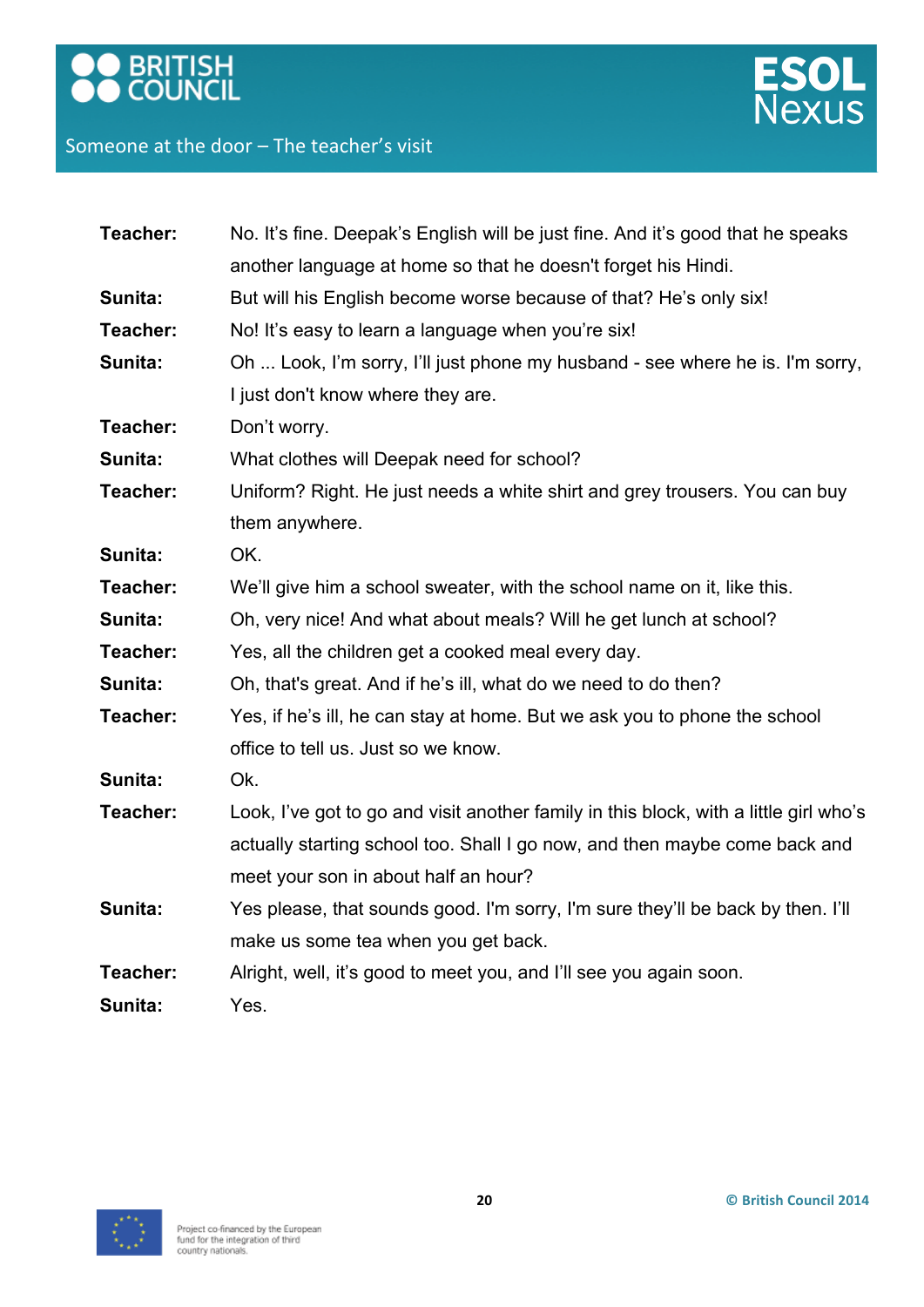



| Scene 5 - kitchen                                                                    |                                                                          |  |
|--------------------------------------------------------------------------------------|--------------------------------------------------------------------------|--|
| Sunita:                                                                              | Arjun! What are you doing?                                               |  |
| Arjun:                                                                               | I'm hiding. Playing hide-and-seek with Deepak.                           |  |
| Sunita:<br>I thought you were at the playground together. Deepak's teacher was here! |                                                                          |  |
|                                                                                      | We had an appointment with her. So she's coming back in half an hour.    |  |
| Arjun:                                                                               | Oh  whoops! Oh well, there's time for another game of hide-and-seek. Ok, |  |
|                                                                                      | you close your eyes and count to ten and I'll hide.                      |  |
| Sunita:                                                                              | One, two, three                                                          |  |
| Arjun:                                                                               | Stop looking!                                                            |  |
| Sunita:                                                                              | Four, five, six,                                                         |  |
|                                                                                      |                                                                          |  |

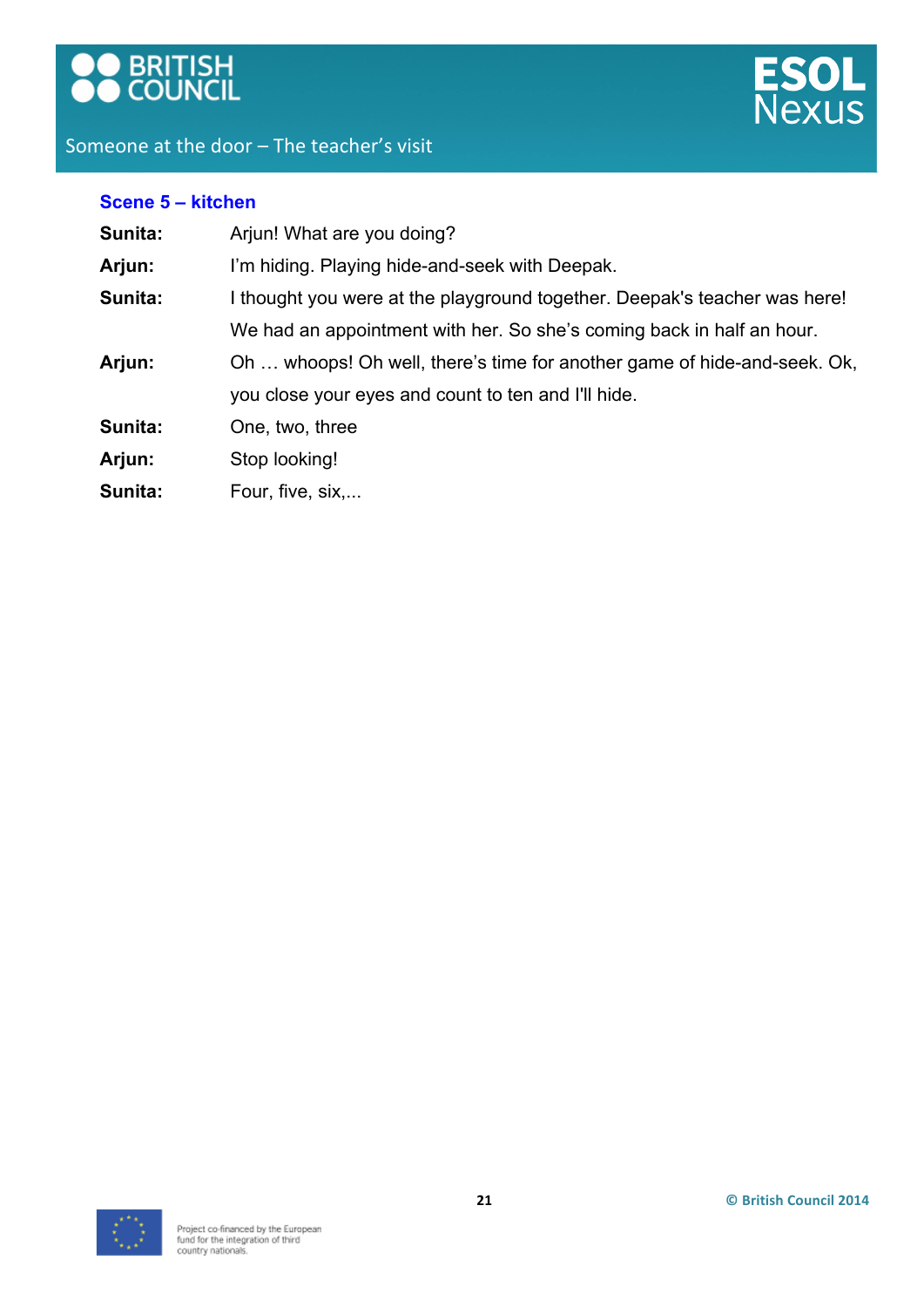

## **Teacher resources Task 5: cards for role-play**

*Make and cut up enough copies so that every learner gets either a 'teacher' card or a 'parent' card*  $\chi$ 

| <b>Parent</b>                                                                     | <b>Teacher</b>                                                                          |
|-----------------------------------------------------------------------------------|-----------------------------------------------------------------------------------------|
| Your child is starting school in September.<br>The teacher has come to visit you. | You are a teacher. You are going to visit a<br>new parent. The parent will ask you some |
| Ask the teacher about:                                                            | questions.                                                                              |
| homework                                                                          | The parent will ask you about:                                                          |
| uniform<br>$\bullet$                                                              | homework                                                                                |
| school meals<br>$\bullet$                                                         | uniform<br>٠                                                                            |
| your child's medicine<br>٠                                                        | school meals<br>$\bullet$                                                               |
| help with English<br>$\bullet$                                                    | your child's medicine<br>$\bullet$                                                      |
| clothes for PE<br>$\bullet$                                                       | help with English<br>٠                                                                  |
| (another question)<br>$\bullet$                                                   | clothes for PE<br>$\bullet$                                                             |
| What questions will you ask?                                                      | What will you say?                                                                      |
| Practise the questions in your group.                                             | Practise your answers in your group.                                                    |
|                                                                                   | What other questions do you think the parent<br>will ask? What will you say?            |
| <b>Parent</b>                                                                     | <b>Teacher</b>                                                                          |
| Your child is starting school in September.<br>The teacher has come to visit you. | You are a teacher. You are going to visit a<br>new parent. The parent will ask you some |
| Ask the teacher about:                                                            | questions.                                                                              |
| homework<br>$\bullet$                                                             | The parent will ask you about:                                                          |
| uniform<br>$\bullet$                                                              | homework<br>$\bullet$                                                                   |
| school meals<br>٠                                                                 | uniform<br>$\bullet$                                                                    |
| your child's medicine<br>٠                                                        | school meals                                                                            |
| help with English                                                                 | your child's medicine                                                                   |
| clothes for PE<br>$\bullet$                                                       | help with English<br>$\bullet$                                                          |
| (another question)                                                                | clothes for PE<br>$\bullet$                                                             |
|                                                                                   | What will you say?                                                                      |
| What questions will you ask?                                                      | Practise your answers in your group.                                                    |
| Practise the questions in your group                                              | What other questions do you think the parent<br>will ask? What will you say?            |

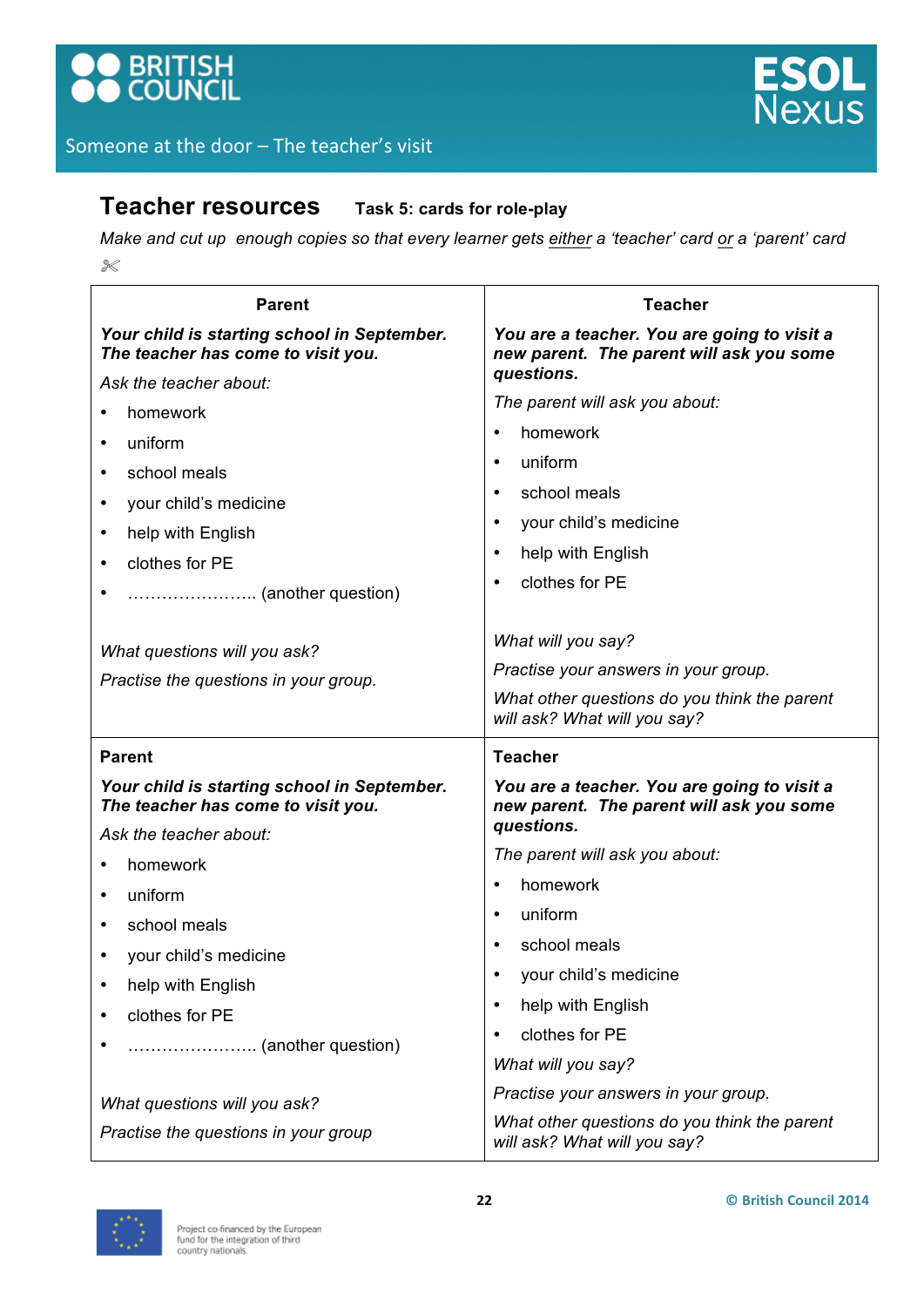





## **Task 6: cards for discussion**

## **A. For adults/classes where most learners have children**

| Do your children wear a uniform<br>for school? What is it?                                | What do your children have for<br>lunch? Do they have school lunch<br>or bring a packed lunch? |
|-------------------------------------------------------------------------------------------|------------------------------------------------------------------------------------------------|
| Do your children get extra help at<br>school (with English or something<br>else)?         | Do your children have a lot of<br>homework? Do you help them?                                  |
| What languages do your children<br>speak? Are they bilingual<br>(speaking two languages)? | What clothes do they take to<br>school for PE lessons?                                         |
| Where do they keep their things at<br>school?                                             | What does your child like about<br>school? What does your child not<br>like?                   |

## **B. For younger learners/classes where most learners don't have children.**

| Did you wear a uniform for<br>school? What was it?                                                        | What did you have for lunch? Did<br>you have school lunch or bring a<br>packed lunch? |
|-----------------------------------------------------------------------------------------------------------|---------------------------------------------------------------------------------------|
| Did you get extra help at school                                                                          | Did you have a lot of homework?                                                       |
| (with English or something else)?                                                                         | Did your parents help you?                                                            |
| What languages did you speak<br>when you were a child? Were you<br>bilingual (speaking two<br>languages)? | What clothes did you take to<br>school for PE lessons?                                |
| Where did you keep your things at                                                                         | What did you like about school?                                                       |
| school?                                                                                                   | What did you not like?                                                                |

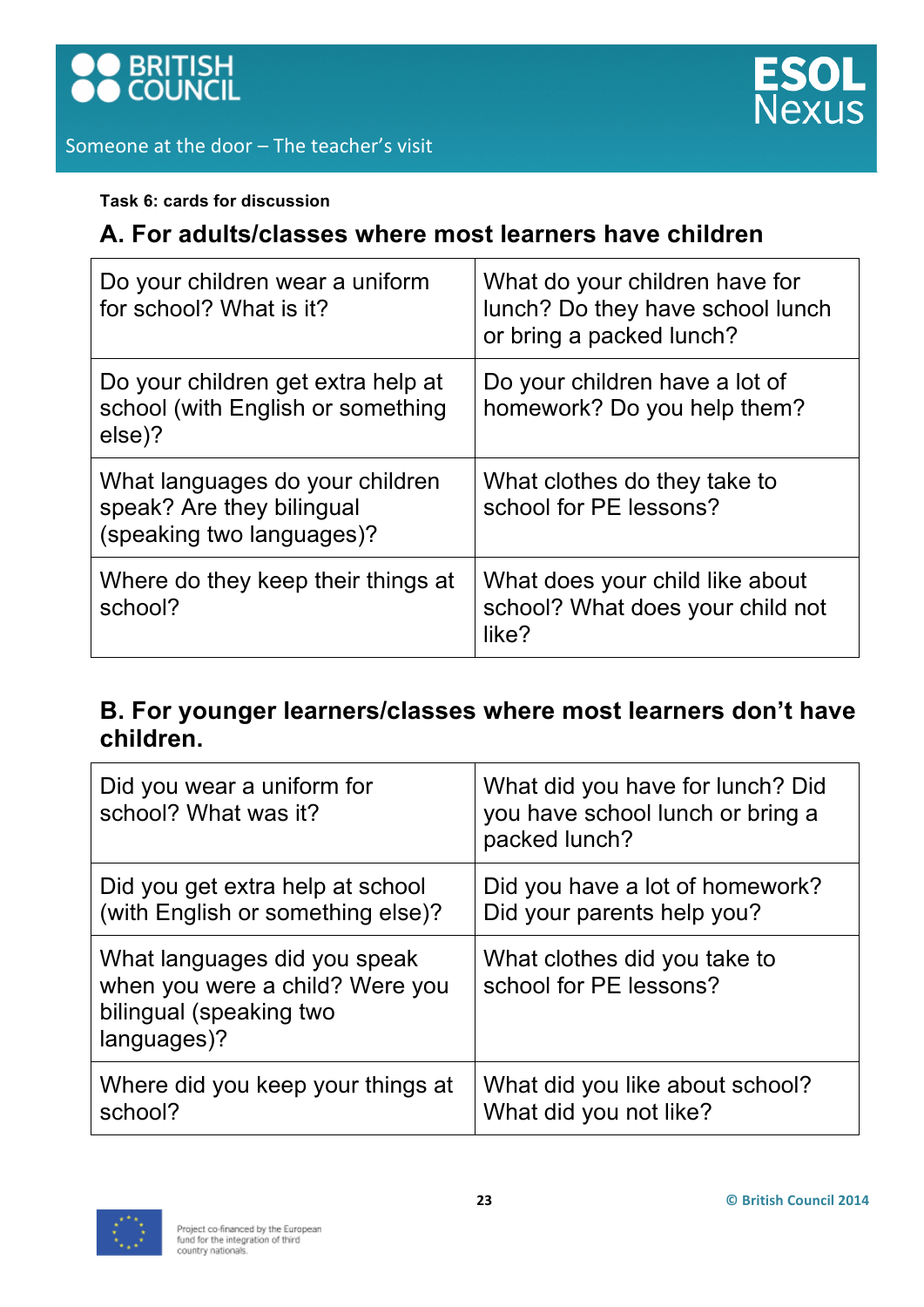



## **Unit 1f Someone at the door: The teacher's visit – answers**

## **Task 1: understanding the film**

- 1. hide and seek
- 2. milk
- 3. September
- 4. the teacher
- 5. stories
- 6. English
- 7. grey trousers
- 8. the school office
- 9. half an hour

#### **Task 2: what are the questions?**

- 1. Will you be his teacher?
- 2. Will he get help with English?
- 3. What clothes will he need?
- 4. Will he get lunch at school?

#### **Task 3: practice making questions with 'will'**

- 1. Will he need special clothes for PE?
- 2. Where will he keep his books and pencils?
- 3. Will he get homework every day?
- 4. Will the teacher give him his asthma medicine?
- 5. Will the teacher help him go to the toilet?

#### **Task 4: match the questions and the answers**

- 1. C
- 2. D
- 3. E
- 4. B

#### **Task 4: true or false?**

- 1. False
- 2. False
- 3. True
- 4. False
- 5. True